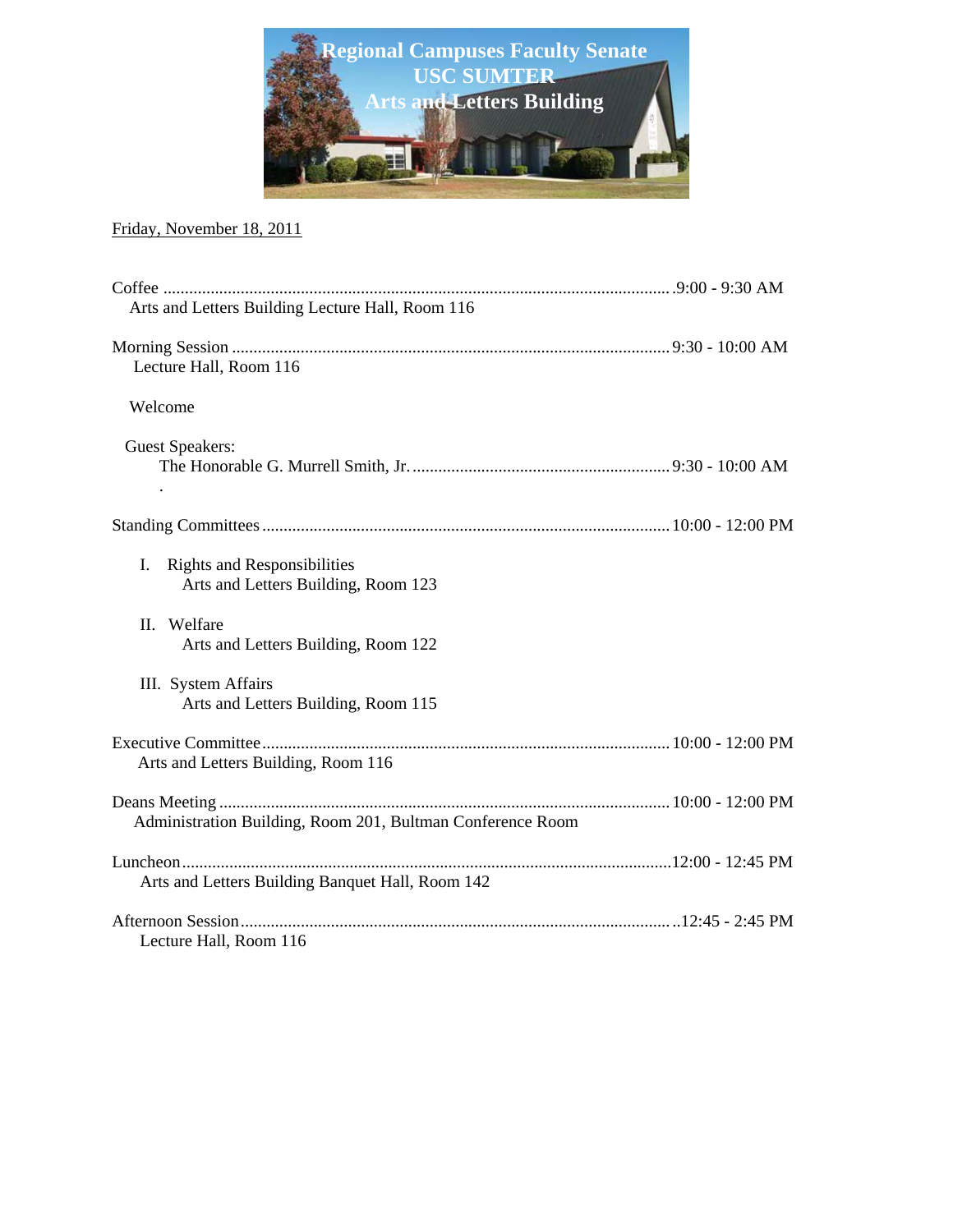# **AGENDA**

- I. Call To Order
- II. Correction/Approval of Minutes: September 30, 2011 USC Columbia
- III. Reports from University Officers
	- A. Chris Plyler, Vice Provost and Executive Dean, System Affairs
	- B. Sally Boyd, Assistant Vice Provost, Extended University
	- C. Regional Campus Deans: Dean John Catalano, USC Lancaster Dean Ann Carmichael, USC Salkehatchie Dean Les Carpenter, USC Sumter Interim Dean Steve Lowe, USC Union
- IV. Reports from Standing Committees
	- A. Rights and Responsibilities Professor Danny Faulkner
	- B. Welfare Professors Christopher Bundrick and Maureen Anderson
	- C. System Affairs Professors Carmela Gottesman and Blane DaSilva
- V. Executive Committee Professor Sarah Miller
- VI. Reports from Special Committees
	- A. Committee on Libraries Professor Maureen Anderson
	- B. Committee on Curricula and Courses Professor Robert Castleberry
	- C. Committee on Faculty Welfare Professor Pearl Fernandes
	- D. Faculty-Board of Trustees Liaison Committee Professor Sarah Miller
	- E. Regional Campuses Research and Productive Scholarship Committee Professor Patrick Saucier
	- F Regional Campuses Academic Advisory Council Professor Sarah Miller
	- Other Committees
		- 1. Conflict of Interest Committee Professor Noni Bohonak
- VII. Unfinished Business
- VIII. New Business
- IX. Announcements A. Rigo Florez – Math Seminar announcement
- X. Adjournment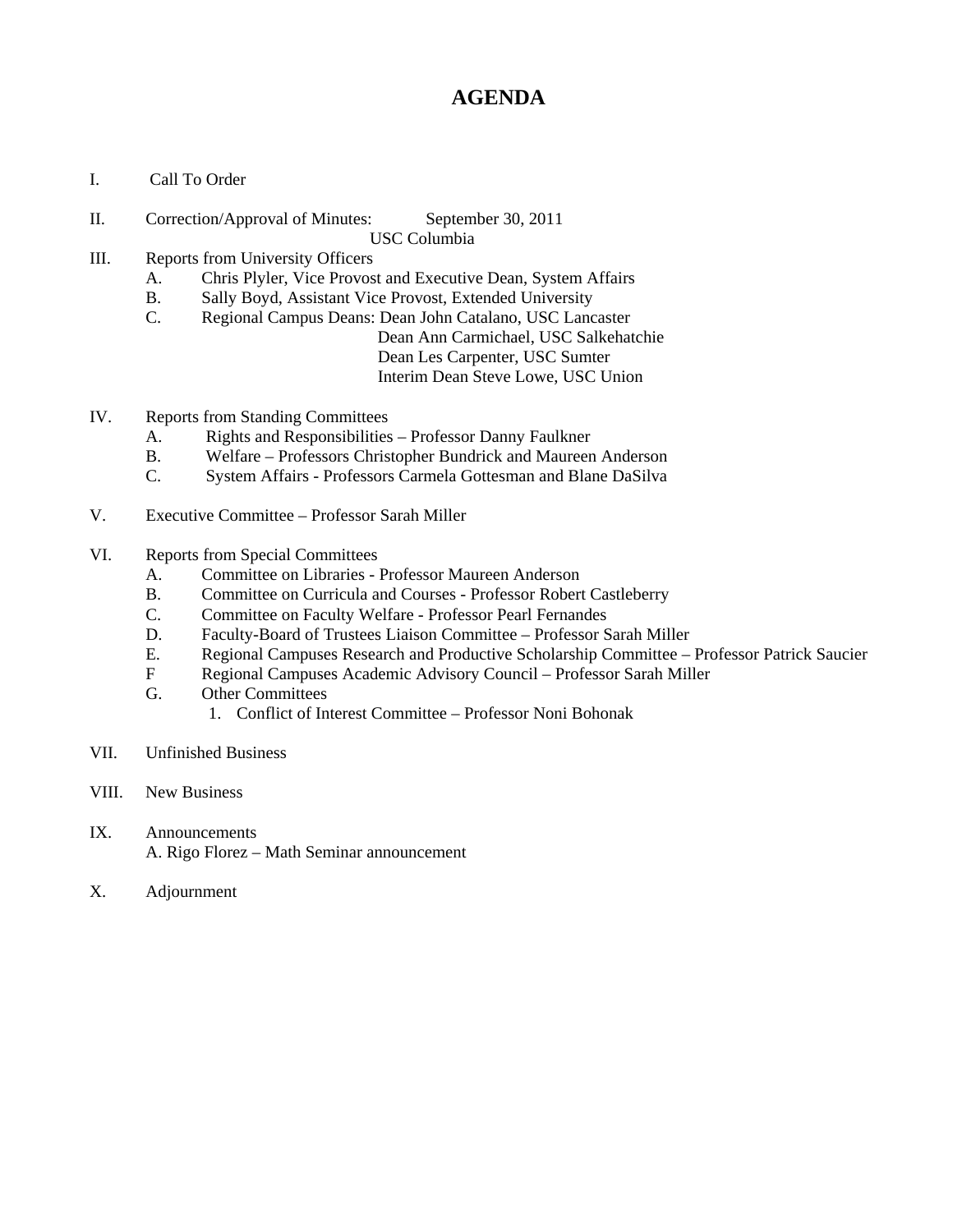UNIVERSITY OF SOUTH CAROLINA Regional Campuses Faculty Senate USC Sumter Friday, Nov. 18, 2011 Morning Session

**Sarah Miller, Salkehatchie** called the meeting to order at approximately 9:30 am.

**Sarah Miller:** Good morning. Welcome to the November Regional Campuses Faculty Senate meeting. Thank you to Sumter for hosting us today. That would be my welcome. I'm going to ask Dean Carpenter if he would introduce our speaker.

**Les Carpenter:** Good morning. Before I introduce our speaker I would like to welcome you to Sumter. We're very happy to have you here, to be able to host the Faculty Senate. As I told a couple of people this morning, all it takes is money. And we're glad you're getting to see the very last of the money. But we're glad to have you here today.

We are pleased to have as our speaker today State Representative Murrell Smith, whose district is number 67; that's important to us at USC Sumter because this campus is in his district. He is in the majority party in the House, and is the only member in our delegation that is in the majority party. He is a graduate of Wofford College and also a graduate of USC School of Law, and is an attorney by training and practice. And currently he serves on the Ways and Means committee. He also chairman of a subcommittee, the Health and Human Services subcommittee. This is his 10<sup>th</sup> hear anniversary so we're glad you're still around and we look forward to hearing what you have to say to us today. Help me welcome Murrell Smith. (Applause)

**Murrell Smith:** Good morning everyone, it is a pleasure to be with you. Last time I think I spoke to you we were in the midst of trying to make USC Sumter a four-year institution. The House had passed it; unfortunately the Supreme Court sided with Gov. Sanford on it, but hopefully we might build on that in these years to come. I read that President Pastides has announced a plan that I think will be very beneficial to us.

First let me welcome you to Sumter. I have represented USC Sumter during my ten years in the assembly. Dean Carpenter has been a huge asset to us in the General Assembly, keeping us up to date not only with what's going on here in Sumter but also with USC in general.

I've been asked to give an update on the state budget and let you know where things are. This has been my third year on the Ways and Means Committee. We have not had anybody on the committee from Sumter since the 1980s. So fortunately Speaker Bobby Harrell gave us our request, put me on the Ways and Means committee, and I was greeted with a tremendous budget deficit. So the good news is this is the first year in the last three years that we are commencing a session that we are not looking at a deficit;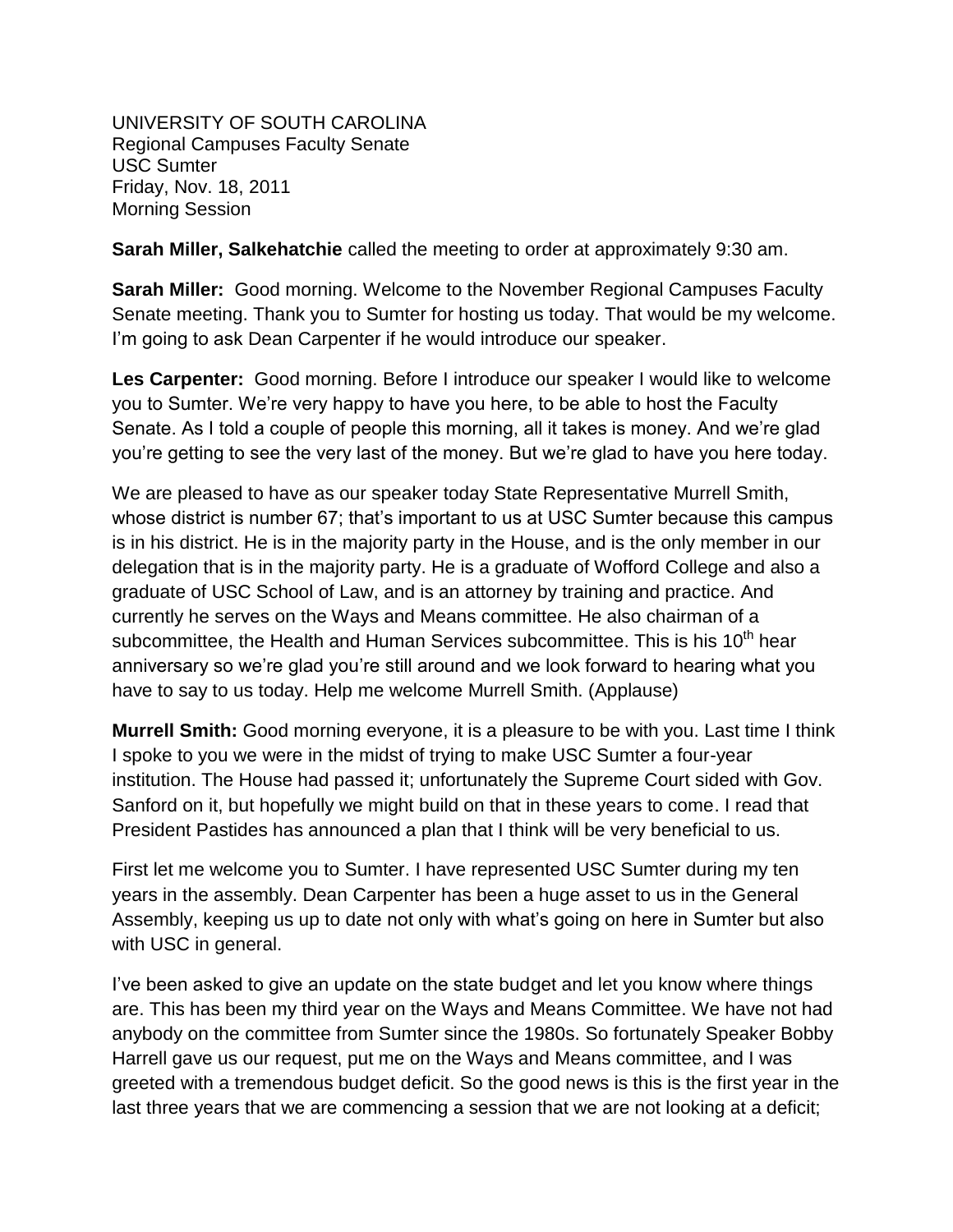we are not looking at mid-year budget cuts. I know the universities and schools have suffered through these mid-year budget cuts; last year we asked universities and agencies to give us a budget that showed a 20% budget cut, and I think that sent shivers through various state agencies. Fortunately the economy began to turn around last year. We did have some cuts but not anywhere close to 20%.

There are three parts of a budget: there are state appropriations or state revenue, and we built a budget on that of \$5.4 billion, and you look at three years ago and we had a \$7.1 billion budget in FY 2008-2009, so it was a tremendous drop-off in state revenues. Right now things look much, much better. Thus far, this year, looking at September numbers we are ahead of projections. Right now, if you look at the papers, we have what is being called a "billion dollar surplus." Everywhere what I hear is "you have a billion dollar surplus, how are you going to spend it?" We are ahead of collections in state revenues versus a year ago, but we have to look at the economy as a whole. Most of our revenue comes from sales taxes in SC, which is up this year; individual and corporate taxes are also up, which is a good indicator of the economy. Now there's also bad news we get from the economy as well, and the end result is that it looks like the economy is going to remain very stagnant. I think all the economists are predicting that we're not going to have a double dip recession, but if you look at the unemployment rate, we're 2% behind the national average in SC, and that's not real good news. The other issue that really disturbs economists in the state is home sales. Home sales are down 10% despite 60 year low mortgage rates, and you see more apartments being built than homes. That's not good for our economy. And car sales are flat, which is a big component of our state economy. So when you look at the economic situation in Europe, we depend a lot on that economy, given the number of European companies here in our state.

In essence, what all economists agree on is *uncertainty* is what we have going on right now. We don't know what is going to happen.

So as to the surplus—we have some obligations that we have to fund. Some of these are federal mandates, some state programs. We have a capital reserve fund. I think all of us here benefited from a capital reserve fund, colleges and universities. There's a Homestead exemption, for property taxes, but the largest part by far is Medicaid. When you look at the numbers of people enrolling, and the rising costs, and new federal requirements we have to fund \$347 million next year. I'm not going to get into the politics of the Affordable Care Act, but the ACA is going to require the states to basically pick up medical insurance for people so this is where we're going. We are required to go out and locate and enroll people who are eligible who are not currently enrolled.

The base student cost that we have in K-12, just to fund at the rate of last year is \$56 million, which is well under the statutory requirements. And then you have agency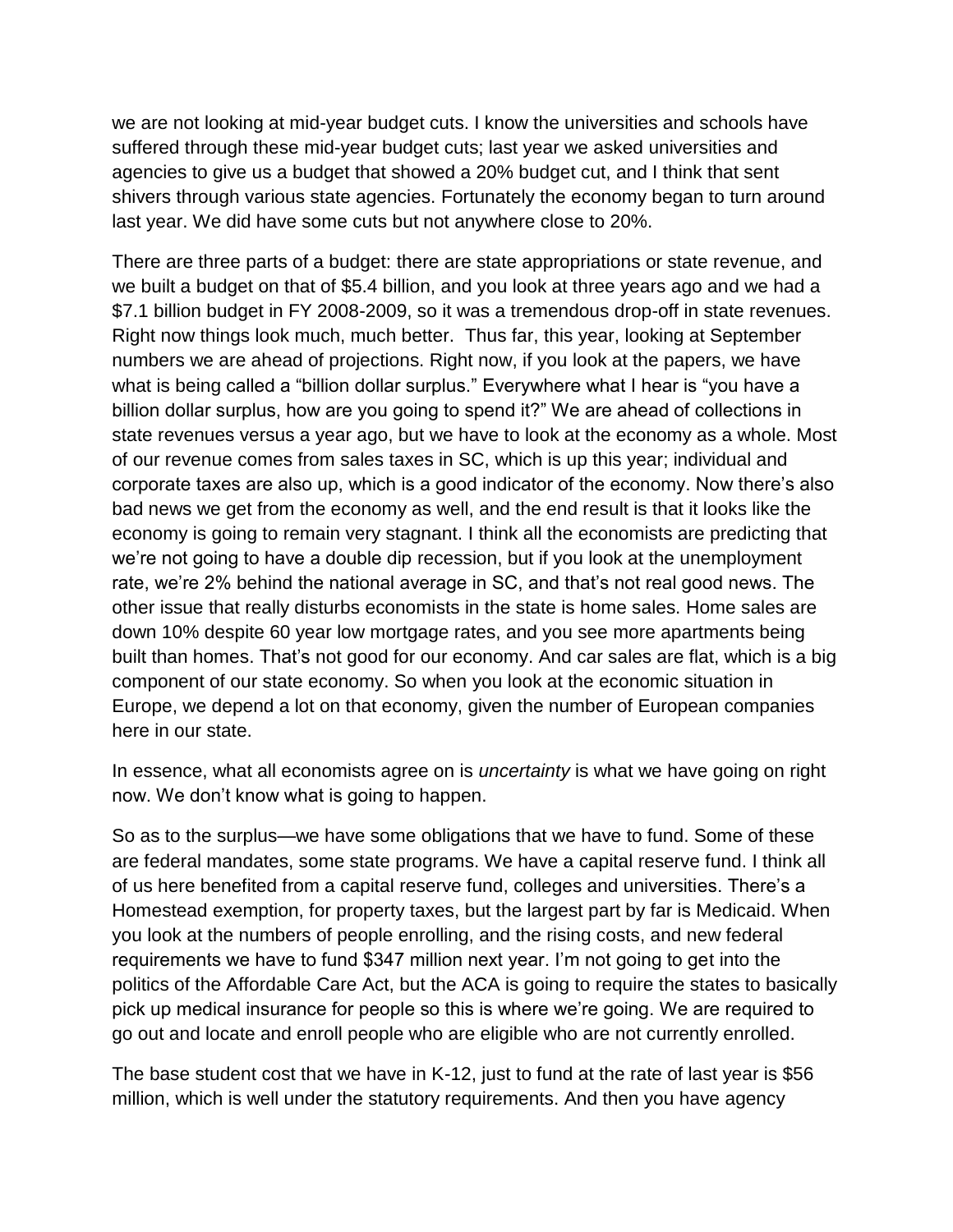budget requests—the Department of Mental Health, for example—and a study came out recently which named SC as the state which funds mental health at the lowest rate in the union. So we have our work cut out for us with this \$900 million surplus.

I think one of the things Dr. Carpenter asked me to speak about was the restoration of cuts to higher ed, when you look at this budget I think you will see some increased appropriations to higher ed than last year, but not a restoration of what it was in the past. I was looking at the percentage of state appropriations to budgets in higher ed and I think we are down into the teens, now, we are looking.

The other part of the budget that we deal with is the "other funds budget"--tuition, fees, fines, and so forth. That has grown over the last few years. When we look at the total budget, and you hear about the draconian cuts, and despite the horrible economy, the total budget has grown. So that shows we are relying more and more on these things tuition, fees, fines, and so forth. The business of how we are funding government and how agencies are spending it is changing in South Carolina.

Lastly, Dr. Carpenter mentioned the prospects of a bond bill. When you look at the ability of SC to have bond bill for higher education, the reality is I don't think you're going to have one this year. This is an election year. The electorate quite frankly is angry, and they are anti-incumbent, whether you are Democrat or Republican, so I don't think the consensus politically is they are tired of the way politicians are conducting themselves, not only in Washington but also in Columbia, so I don't think you will see a bond bill this term. This is my eleventh year in the legislature, going into my, we have never had a bond bill come up, which is almost unheard of to what had occurred previously. So I think we will have to have a bond bill at some point, in my opinion, but what's happening is there is bonding going on in other ways. We freed up some regulatory processes last year for the universities to go to bond certain projects so there is bonding that is going on. One thing that I think is key is last year we had a capital reserve fund, which is one of the pots of money we set aside each year, for capital one-time projects. And so for the last three years we had to use the capital reserve fund if we had deficits to make sure we were not going to apply that to general appropriations not to have deficits. This year we had a capital bond bill and I think we have a capital bond bill this next year, and that's going to be \$104 million, so, about 50% went to higher ed, and I think there will be more next year. We have some deferred maintenance we have got to do at our universities, but there are also some other projects, so I think there will be some \$100 million spent this year, so I'm sure I will be hearing from Dr. Carpenter, as well as the President of Central Carolina Tech on this soon.

So where we are, in essence, is that our economy is improving, revenue-wise there's a lot of uncertainty out there plus a lot of obligations we have to fund. So when you hear about the surplus you have to temper that with the obligations we have going forward.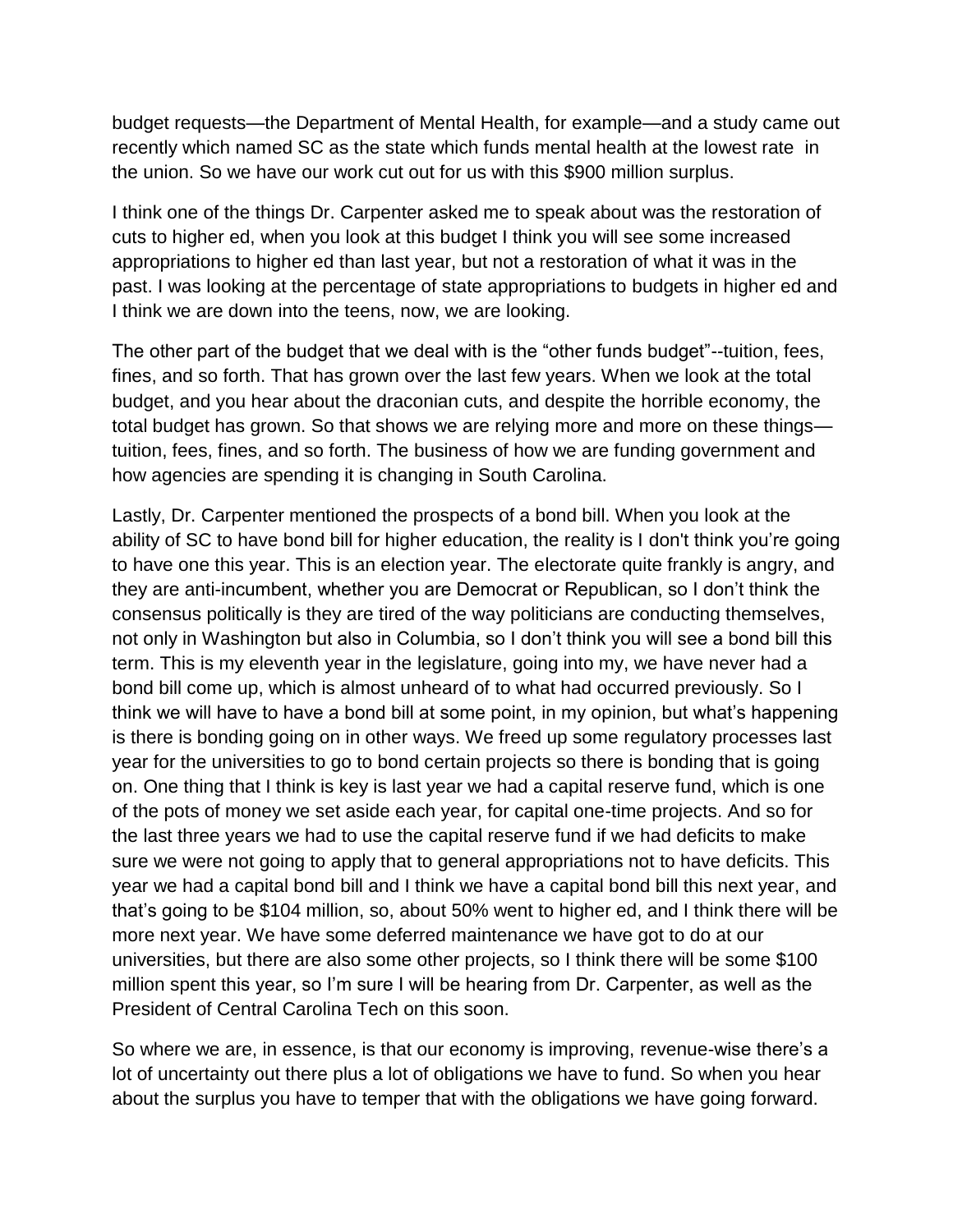Quite frankly, you read a lot about the surplus being rebated back to taxpayers, with an election year, or unfunded liabilities or restoring cuts. When it comes down to it we may make a small contribution to the retirement funds and try to restore some of the cuts.

I tell everybody where I speak, what motivates us over in Columbia is hearing from the people back home. And that's the only way you can have your voice heard over in Columbia is by contacting your legislature and making sure they understand your needs. You hear about the 99% and the 1%, and it is the 1% that is heard in Columbia. I'm not talking about income, but special interests. They've all got their agendas and they're well-oiled and they've got their PR machines. But the 99% of the people who live in this district who are not part of a special interest group, they are sometime not heard. So get out and express your opinion and let your voice be heard, because we are at a critical crossroads in the state of South Carolina. So with that, I'll be happy to take some questions. Yes sir.

**Chris Plyler:** Have you heard anything recently about the idea of downsizing, or streamlining, or even doing away with the Commission on Higher Education?

**Murrell Smith:** No, the governor has spoken to us about her higher ed agenda and what she is doing, and the good news for the two-year universities—I asked her about them specifically, because they were under assault by Gov. Sandford—and she said that's not on her agenda, she thinks the more people have an education in south Carolina the better, so that's refreshing to have that. There are a lot of concerns with CHE, with some members of my committee who think CHE is not a benefit. I hear that, but I don't think there's going to be any Earth-shattering changes with CHE this year. Yes sir.

**John Catalano:** [Inaudible. Question concerned SC Act 388 on property tax structures].

**Murrell Smith:** There's discussion every year about that, but I doubt seriously it's going to happen. You look at Act 388, and with respect to all the local governments, that came from the public. And it didn't come from here in Sumter, it came from down on the coast, and the affluent areas, who scream the loudest but they also make up the majority of the legislature. You look at Greenville and you look at Charleston and you put those together and take a county like Richland, with 124 members in the House and you have the majority. Speaker Harold has said time and time again, he's not going back on Act 388. Now you can try to tweak it, but he's not going back on it.

There needs to be tax reform. The governor's priority is tax reform; now the devil's in the details. She's talking about reducing some manufacturing taxes, which I think we do have to do, to make us more competitive, but we've got to do something with tax exemptions. There's something like \$2.2 billion in tax exemptions; do all of them make sense? No. Some of them are probably antiquated; some are special interest deals. So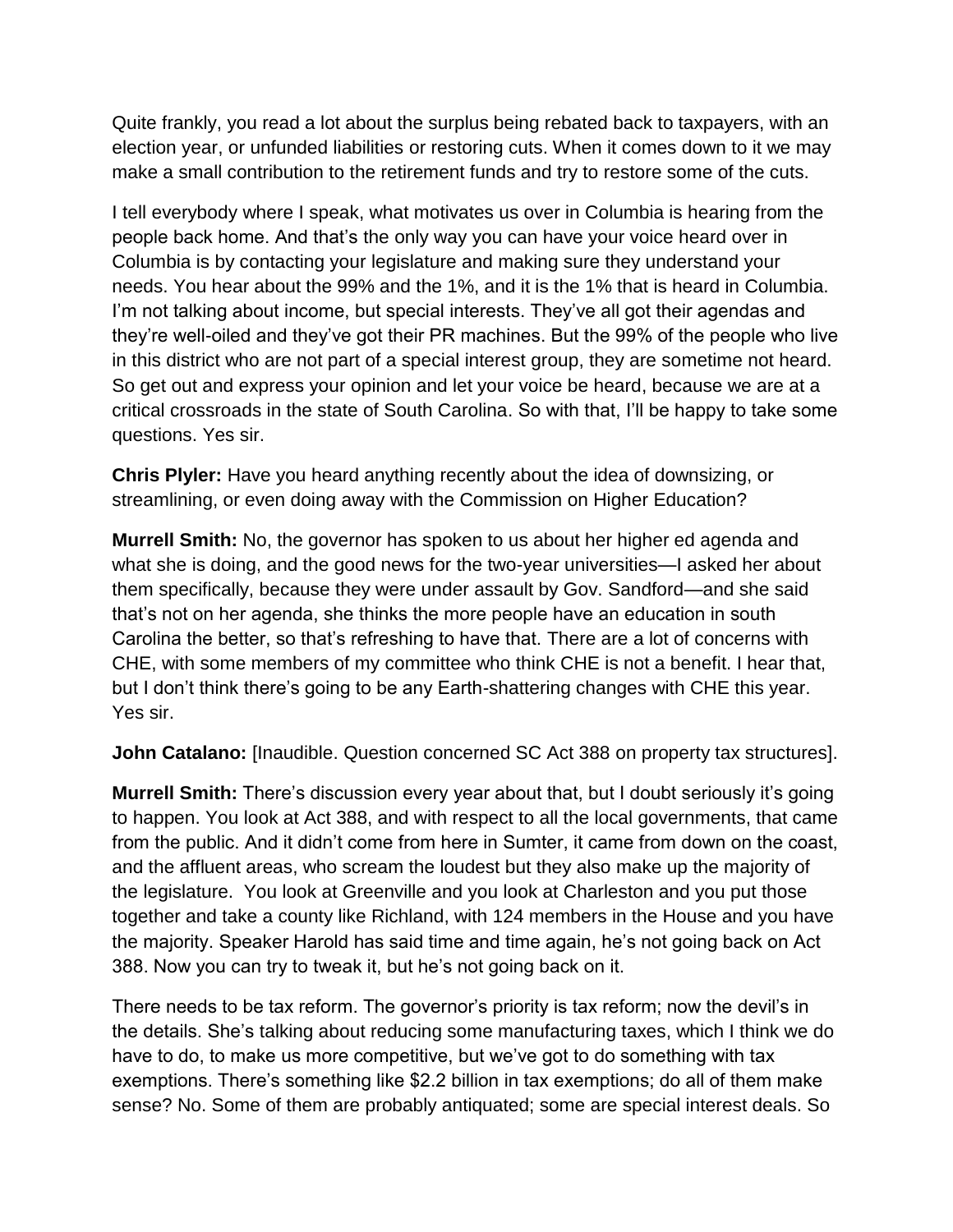we've got to have tax reform. Everybody agrees something needs to be done with tax reform, but nobody agrees how to do it. So maybe this is the year but for the last several years I've heard about it, and I think Act 388 is still going to be in effect. And it's causing some problems, even with the business community in South Carolina so there may be some tweaking.

**Hennie Von Bulck:** How has the economy and the budget affected the state's bond rating?

**Murrell Smith:** Right now our bond rating is still … I won't say it's still AAA. I think there were some concerns a few years ago but I think those were resolved. There's still a bit of concern over our unfunded liability in our retirement. I know some people will say that's an assault on state workers, what's going around the country, but I truly think our retirement system is jeopardizing our bond rating. That's what we've been told by some of the credit rating agencies. Right now the unfunded liability is 37 years, we've got to bring it down below 30 years in order to keep our credit rating.

**HVB:** Thank you. Second question: Realizing that revenue is not growing—setting aside Medicaid-- what is the second largest area you see growing [inaudible].

**Murrell Smith:** Obviously education. I mean, if you look at education in one form or another, higher ed, K-12, all that's 60% of our state revenue. Right now you have a base student cost that's calculated by formula and by statue, and if our base student cost is calculated to be \$2000-\$2100 per student I can't remember exactly what it is and we fund it at \$1600 so we're about \$500 per student where we should be. So there's a huge issue for us to try to make up to get to that base student cost, and I don't think quite frankly there's enough money for us to get back there, but that's a huge driver in our state budget right now. Yes sir.

**Steve Bishoff:** I know we compete with the technical institutions, in some ways, but I'm wondering in terms of industry is there's something liberal arts institutions can be doing better, that liberal arts institutions can do better to play a role in ?

**Murrell Smith:** Well that's a good question, and we dealt with that with Continental. The technical colleges are a key component. We've given I want to say it's the CAT program or something like that; we've funded that through Commerce last year and the technical colleges are a play a big part in that economic development process. There's got to be some role that the liberal arts colleges serve over here, and I had some discussions with our development board this last year. And wasn't there something that you were discussing with Central Carolina about partnering with them to play a role in that? If you look at Central Carolina, they do not have the capacity-- they have had more growth per capita than any technical institution—they're running out of room. So there has got to be ways to partner with the liberal arts institutions. I think they've been doing that here in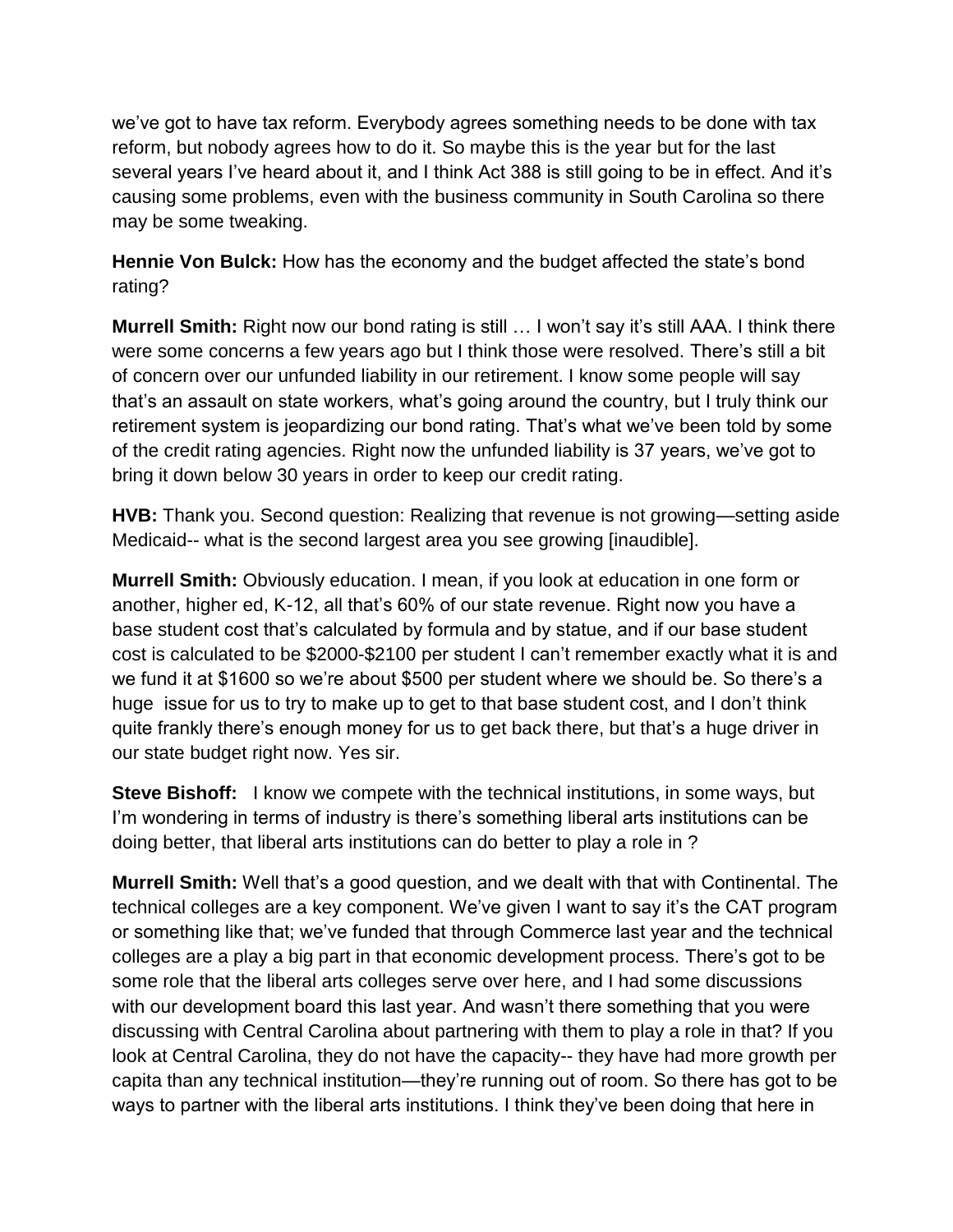Sumter, but I don't know the specifics. But that's what we've got to do, in my opinion, get these two-year universities--we here in Sumter serve the non-traditional population, obviously, and make sure they receive an education, but there also needs to be role that we can play in partnership with the technical colleges, too. I think that's where we need to go to keep these two-year universities viable in this type of education system.

**Chris Plyler:** Would you be open to, just on your own, looking at a proposal, or some considerations thing along those lines?

**Murrell Smith:** Oh yes, absolutely. You know as well as all of us that the ideas we get in the legislature comes from the universities. You are much more rooted in what is going on nationally and what works and what doesn't, and I think personally I am open to that and I think generally everybody is open to that. The big mantra we are going to get from the governor's office this year is economic development. We need to fund the Commerce Department, we need to fund the technical schools; we need to fund those who are going to play a role in recruiting businesses here to South Carolina. That's where she wants to concentrate our money and quite frankly if you look at how things have been done historically in the legislature that's the way the legislature will probably move also,

**Chris Plyler:** Well, you can understand our dilemma: she has a liberal arts education. She was able to afford to go to a place where she was allowed to do that. She grew up in a regional campus community, and questions the existence of one of our campuses—or at least one point. I'm glad to hear now that she's –

**Murrell Smith:** I hope—I'm not interested in fighting that fight over again, but I hope-- That's what she told me and I hope she maintains that position.

**Chris Plyler**: Well I appreciate that. But uh, when you work with students in the various ways that we do: occupational skills, critical thinking—all of those things we know have a huge value. But how do you translate that into workforce development? And I'm just trying to come to terms with that, and I think it's registering with the students with their interest in baccalaureate degrees.

**Murrell Smith:** That's where we going to have to move. We're moving in that direction with the technical colleges obviously and we need to move that way with K-12 to some degree and also with the universities. You hear time and time again, and sometimes I am fortunate enough to sit down with companies that are looking to relocate to South Carolina and they've got a few questions every time: how is your manufacturing association, and how do you deal with the business community in South Carolina; what's your workforce look like? That's their big question; they always look at that. And what's your educational system that we can partner with or how can you train our workforce? Those are questions we get time and time again, and the more entities that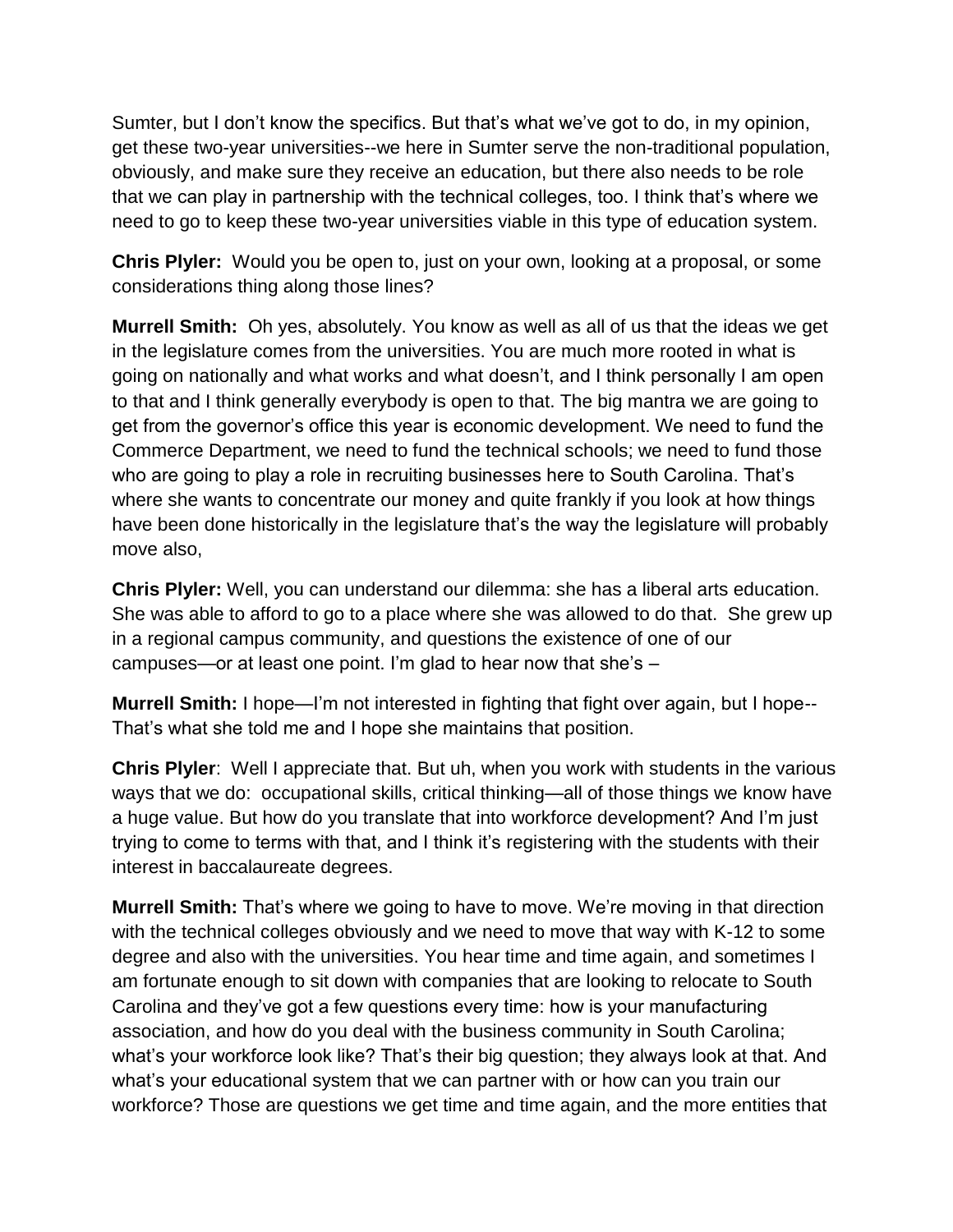we have involved in training the workforce the better off we are, and right now we've been using, almost always through the technical colleges but there's got to be other ways that we can deal with that.

**Hennie Von Bulck:** These large companies looking to relocate to South Carolina are looking at workforce needs and the technical training for them, but are also looking at the liberal arts side, too, just as hard, for their families and for management.

**Murrell Smith:** I think it is, too, and let's not get lost on… Look at Continental Tire, I can't remember how many, but I think they're going to bring over 100 engineers into Sumter County. Now are all of those going to come from out of state? Some of them will but we need to train our engineers in this state to fit our projects, and that's going to be the issue that the universities are going to have to deal with, to make sure that we've got the workforce and we've got the programs available to meet the needs of our industries that are here or are coming here. We've had some very good announcements lately. I noticed that Nephron Pharmaceuticals was announced at the USC campus, and that's a perfect example of what we're going to have to do; it's going to have to be a partnership there. And I think we are recognizing that in the General Assembly, and I think everyone understands that the transformation of this economy, that we're not going to get the textile manufacturers back. Those are gone. What we're going to have to do is have some high-tech industries that require a better trained and more educated workforce, and we're going to have to partner with the higher education institutions. As much criticism, and I'm one that has leveled some criticism at the universities for some of their research programs and some of the other programs, at least there's been a foresight by the state of South Carolina that when we branch out into the Innovista and into the I-Car and these Endowed Chairs, they benefit this state. If you look at what we have and what we've created in South Carolina through these programs, by any quantitative measure, they produce jobs. And there's a lot of criticism that the government doesn't create jobs, but partnerships with the government does create jobs. You pint to I-Car, and there's numerous successes at USC, and the Endowed Chairs program is working, and that's the way we've got to model… we've got to deal with the traditional education still, but we've also got to model some partnership with our industry because that helps the citizens of the state by employing them and it helps recruit industry here.

**Chris Plyler:** I just want to thank you for all that you do on behalf of the Regional Campuses, we don't say two-year, but Regional Campuses. We are much more than just the first two years now…

**Murrell Smith:** I'm just … old school, I keep calling them two-year campuses. I know we've got USC Beaufort and Aiken. I'll never get that out of my head I'm sorry to say.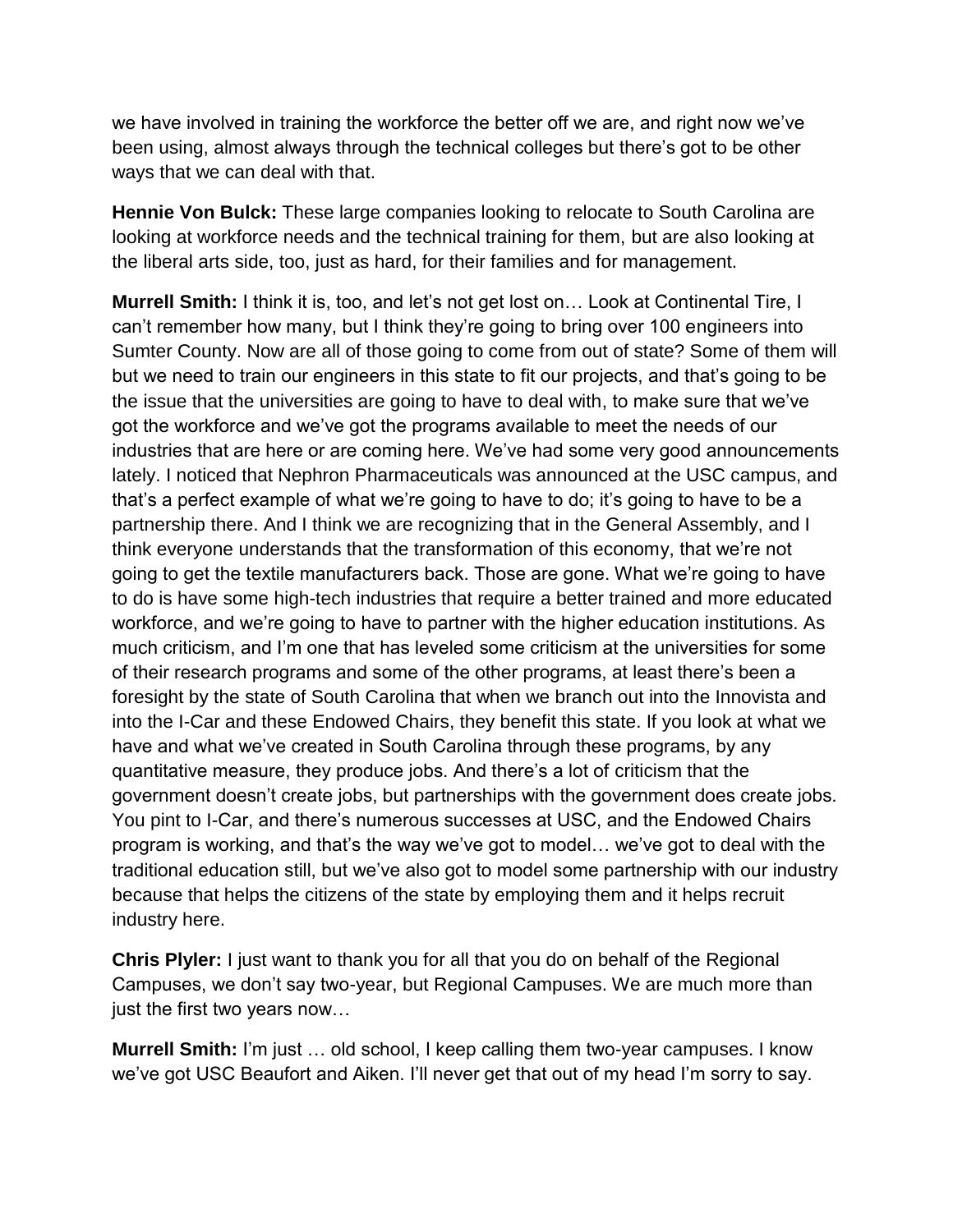**Chris Plyler:** But our main champions are primarily the members of our delegations from across the 22 counties that we serve. And your advocacy is invaluable; we appreciate it, and we hope you'll be even more vocal in the future. We appreciate all that you do.

**Murrell Smith:** Well, thank you for that. We are, as I said, when you look at the universities and the make-up of the legislature, we are a dying breed in these smaller counties, and it's every year there's some budget proviso or something—but I'm not going to pick out universities. I would encourage this to everybody: we're not in competition with one another, at any of the regional campuses; we're all in this system together. And time and time again I get some legislator who says, I want this or I want to redistribute the formula so this will help my university as opposed to the other universities, and that's not what we need to be doing in South Carolina. So when you talk to your legislators, we're not in competition with anyone, we're not trying to gain funding in any place to the detriment of any other university, we're for increasing and improving education across the state with every university being a part of it. So I would encourage you to do that. Any other questions? I think my time is up. I thank you for having me here, it's always a pleasure to be here. Thank you all for what you do. I was telling Dr. Carpenter yesterday I haven't moved far from this little block. Yesterday I was Principal of the Day at the little school there next door, and then the technical colleges commission meeting was over there last night and I'm over here this morning, but I can say this, speaking yesterday at the luncheon that they had: it's good for us to come and interact with the folks who are involved in education. It was wonderful for me to go over to the middle school yesterday, and watching the teachers in the classroom brings back the reality of what it's like in the classroom. And it's great for me to be with you, interact with you, hear from you, because y'all are on the front lines of education. It helps me have an understanding when we're over there debating those issues. So thank you for what you do, you're the backbone of higher ed in South Carolina, and I look forward to working with you. (Applause).

**Sarah Miller:** Thank you. We appreciate you taking your morning to come talk to us.

[Adjourned]

UNIVERSITY OF SOUTH CAROLINA Regional Campuses Faculty Senate USC Sumter Friday, Nov. 18, 2011 Afternoon Session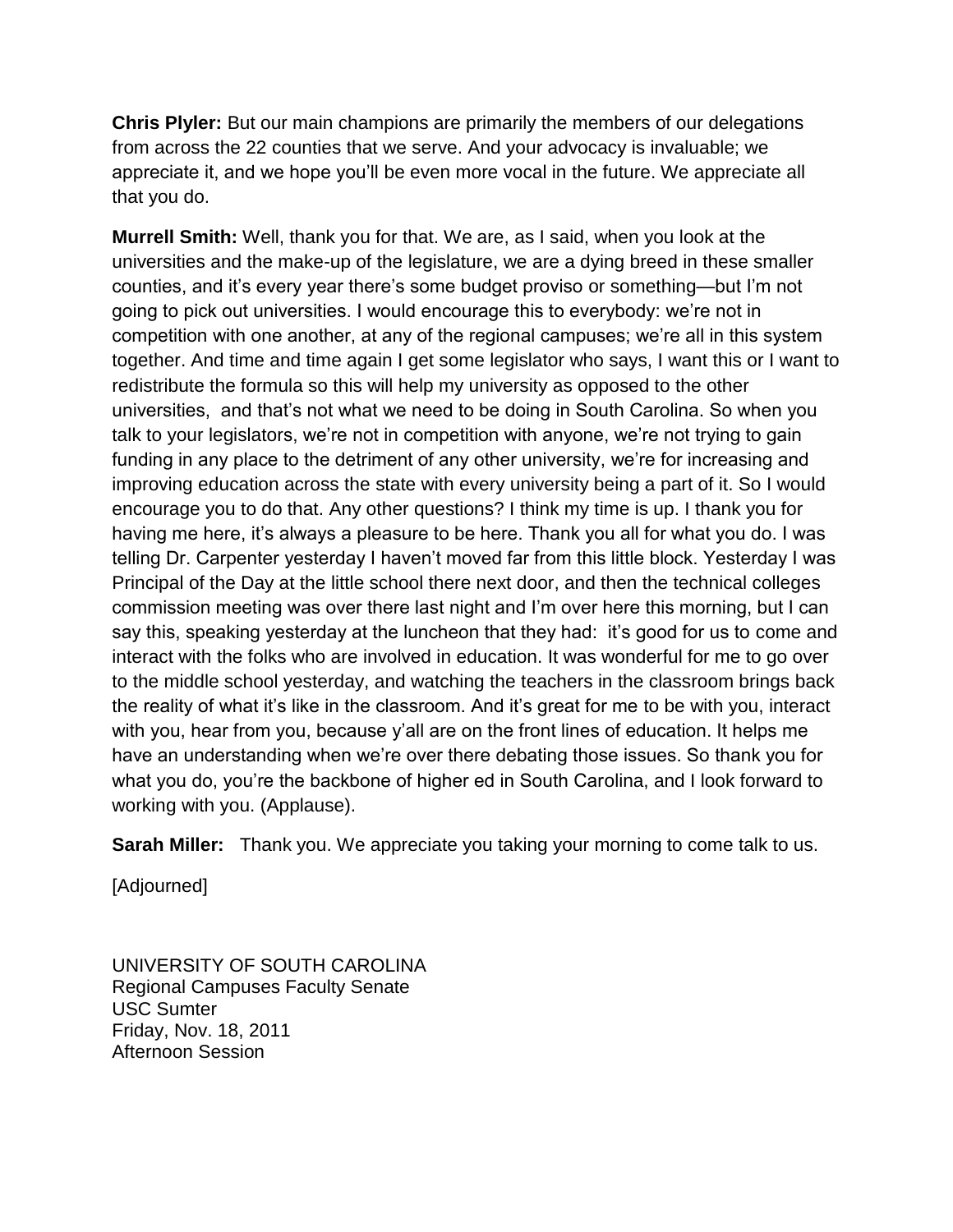**Sarah Miller** called the afternoon session was called to order at approximately 1:00 p.m.

Minutes of the Sept. meeting were approved.

## **Report of the Vice Provost for System Affairs and Dean of Extended University, Chris Plyler:**

I'd like to thank Dean Les Carpenter and the USC Sumter nation, Mary Fran Smith and her staff for the accommodations and for the lunch. We appreciate you hosting us here today.

Rep. Smith took much of what I was going to say about legislative and budget issues and pretty much said it all, if you were listening. He was simply trying to warn and temper the excitement that you see in the headlines.

Craig Parks, Senate Finance Chief of staff, addressed the President's Executive Council yesterday and warned not to get too excited about last week's Economic forecast. The first estimate indicates that revenue is \$1B higher than anticipated, which flies in the headwind of headlines that speak to high unemployment, declining income and higher poverty, consumer spending versus lack of confidence; the delicate economic climate in Europe and the implications failure may have; the escalating US debt and the anticipated report of the Congressional Super Committee and, of course, market unrest.

He wonders if the bleeding has stopped and a transfusion to begin? Noting that we have lost \$400M in higher education funding alone (1984 level), he is confident that we will not have a mid-year cut nor will there be further reductions in 2012-13. He also delivered some facts:

• The current level of government spending (83%) is still too high compared to a more sustainable level of 80%)

• Reason for banking's negativity is a big draw down in savings in the 3rd qtr. by households which is something that is less likely to happen in coming quarters, but the squeeze on real incomes will restrain growth in consumer spending—likely holding back the economy's growth in the year ahead

• While October's retail sales report showed broad gains, weak income growth remains a constraint—consumer spending rose at its fastest pace in over a year in the third quarter, but households are significantly cutting back on saving to fund their spending.

• Again, income is down and poverty is up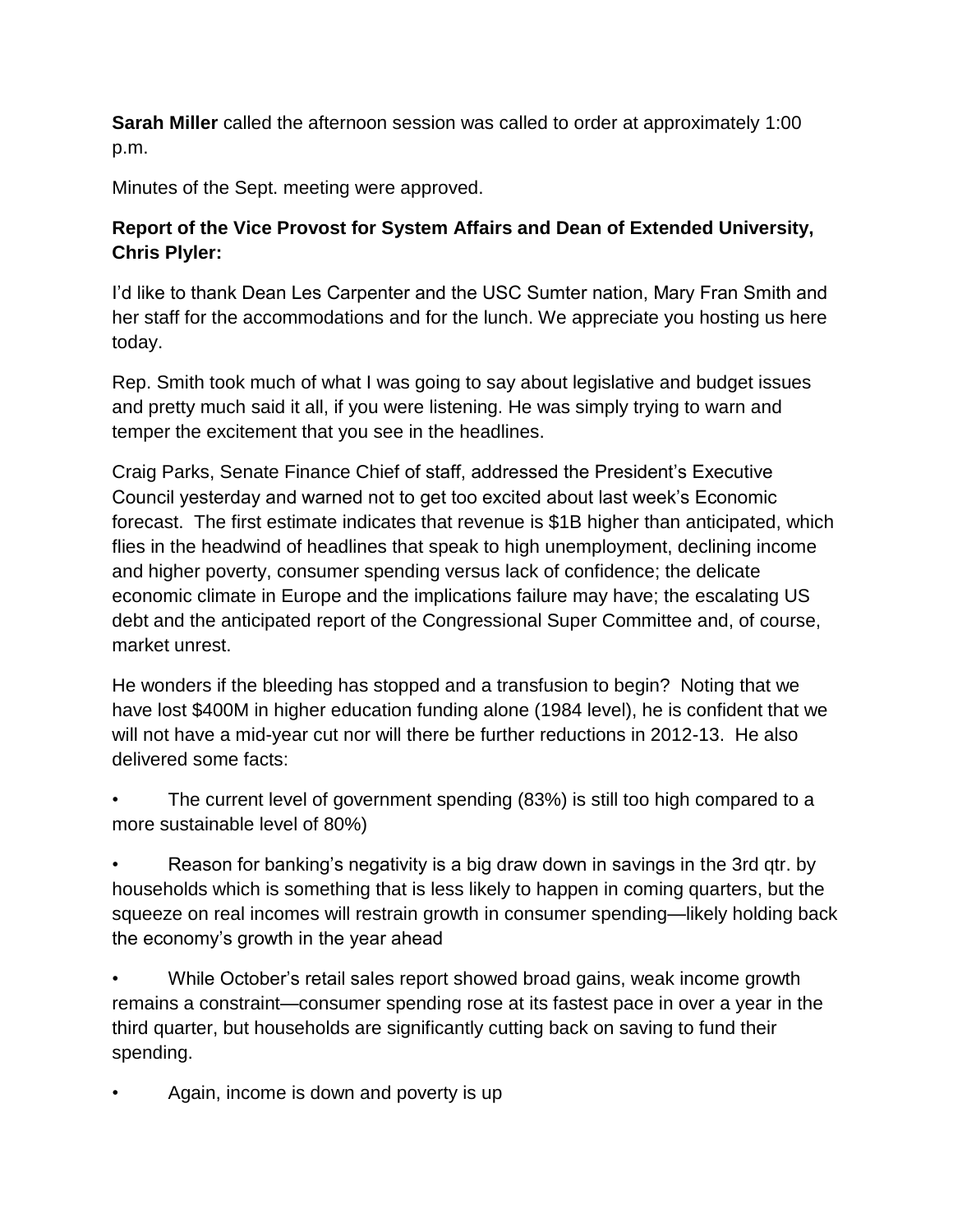• Other challenges: Labor force vs. jobs;

construction/housing/permits/foreclosures; flawed tax structure and policy; aging population/ 2030 dependency ration 50-50/entitlements

So what does \$1B in new money mean? What is the competition for this money?

- 1. Over \$1B in deferred maintenance in higher education alone
- 2. State must pay down its long-term commitments
- 3. The General Fund must be restored to 4% (by law)
- 4. State employee health benefits must be annualized
- 5. Roads/highway infrastructure decaying
- 6. State employees have gone without raises in 4 years

This portion of my report is not given to depress you but to temper the recent optimistic economic forecast.

• On 11/11/11, we were witness to the largest capital campaign announcement in the University's/state's history, called Carolina's Promise. Ironically, a \$1 billion goal.

All campuses have campaign goals commensurate with their capital and programmatic needs.

On May 10, 2012, the campaign will focus on fundraising announcements/celebrations in over 20 cities across the country citing 7 goals from the Focus Carolina report: Quality, Leadership, Innovation, Diversity, Access, Global Competitiveness, and Community Engagement.

• Huron Report: Preliminary recommendations are being formulated and will be vetted with the Board of Trustees on November 29. Once the recommendations have been forged into a blueprint for organizational development, the proposal will be communicated with all University constituents. From all that I hear and I know about it I can tell you from what I know, it's good, it's positive.

If you've read the headlines in recent *The State* newspapers about "Back to Carolina," a very positive initiative that will impact our division greatly, and our Palmetto Programs degrees, by the way, will be the featured degrees in Back to Carolina.

When the final Huron Report or recommendations are put forward it will empower us to, not award, but to offer through the system more baccalaureate opportunities. The details are still to be worked out. We could become, at some point, in the very near future, equal in administrative structure with the senior campuses, and report directly to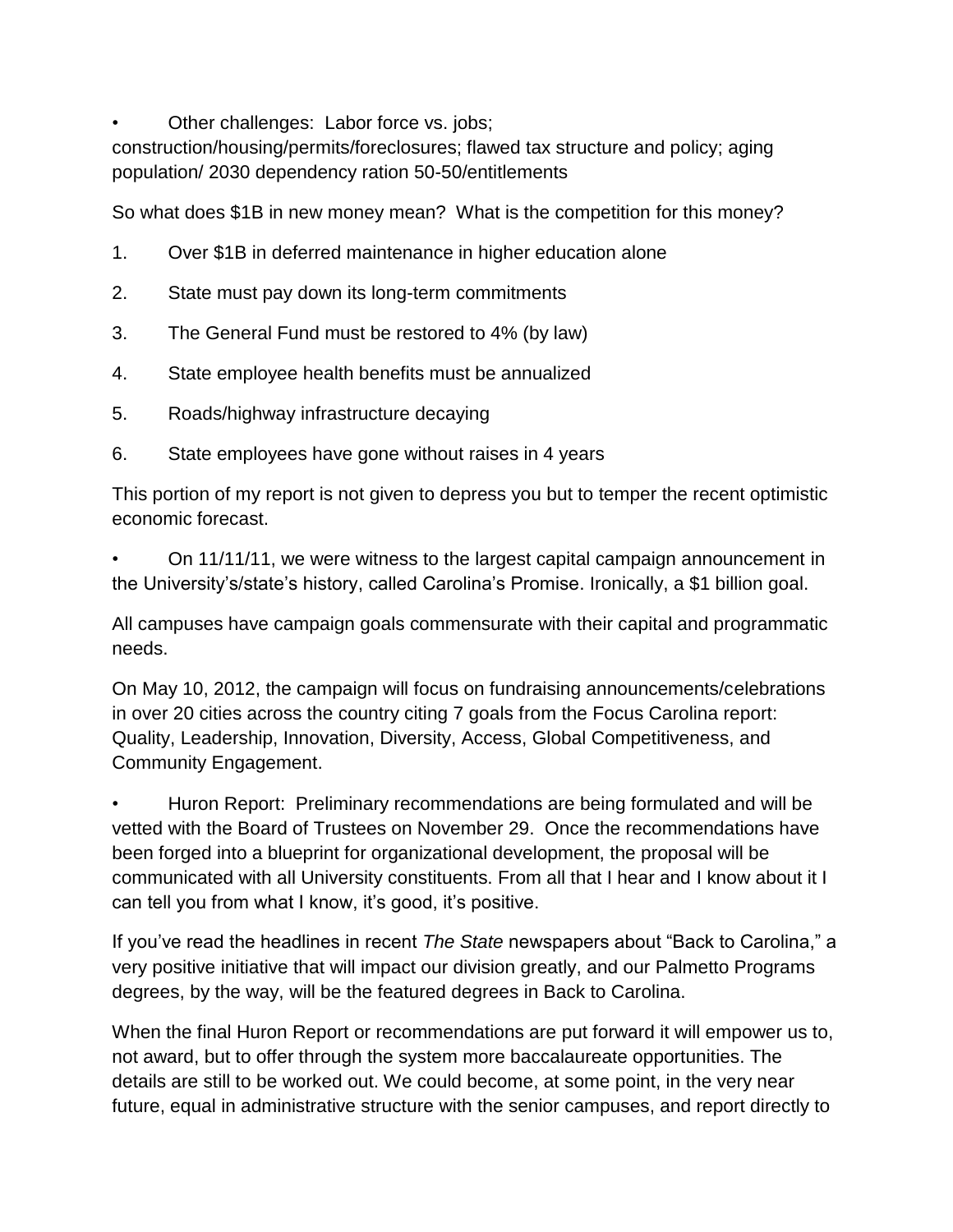the President. So there will be organizational and academic changes on the horizon. What those are I don't know yet. As soon as we know, I've advised the Provost and the President to share and not to decide before sharing, hopefully, what some of the concepts may be so faculty input can be obtained and incorporated along with all of our external constituencies, because our campuses certainly impact a number of people beyond just faculty and administration.

I believe that he will have a general assembly of all our regional campus faculty probably in late January or early February. We're working hard to make that happen. You'll be notified when that happens. But before he can go anywhere with any of these changes he will have to notify the board. And the media, with the way it is today, if you're in a Commission on Higher Education meeting, or a Board of Trustees meeting, or if you're in a faculty meeting, the media will take any little bite that they believe to be of importance to be known now publicly and to go with it. So a lot of these things are slipping out, and a lot of the information is incomplete, but I just want to say that from all I have heard, things are looking very good for the Regional Campuses programmatically and in stature within the higher education realm going forward.

The Rights and Responsibilities' and System Affairs' additions and revision to the faculty manual went forward. We try to get these things to go forward much more quickly than they do sometimes, but in this case a Board of Trustees deadline for consideration of these changes happened and they were approved in record time this past Wed., Nov. 16. So that's a good thing, but on the other hand, there was a change made in Legal Affairs that was, as I was told, non-negotiable, from a legal standpoint, so that was included. And I think we will have to continue to remind all those concerned that we need to be informed or need to be able to act or to consider those kinds of nonnegotiable items before they go forward. In this case I'm not sure anything could have been done about it anyhow, but we'll just keep our nose to the grindstone and remind our colleagues in Columbia that we're part of the process.

Lastly, I'd like to congratulate Professor Kunka. Every time I pull up the USC website there's Andy at the greenboard. And that's a good thing. We're getting a lot of exposure in a lot of areas, and I appreciate your involvement in applying for external funding, especially through the Provost's grants, and other means, external to the university. And not just in scholarship and research but in excellence in teaching and in service to the community. All of that is so important, and it's certainly being noticed, and I appreciate the university communications and publications for their more aggressive strategy for all of our campuses. Thank you for what you do. Any questions? Have a Happy Thanksgiving.

### **Report from Asst. Vice Provost, Extended University: Sally Boyd**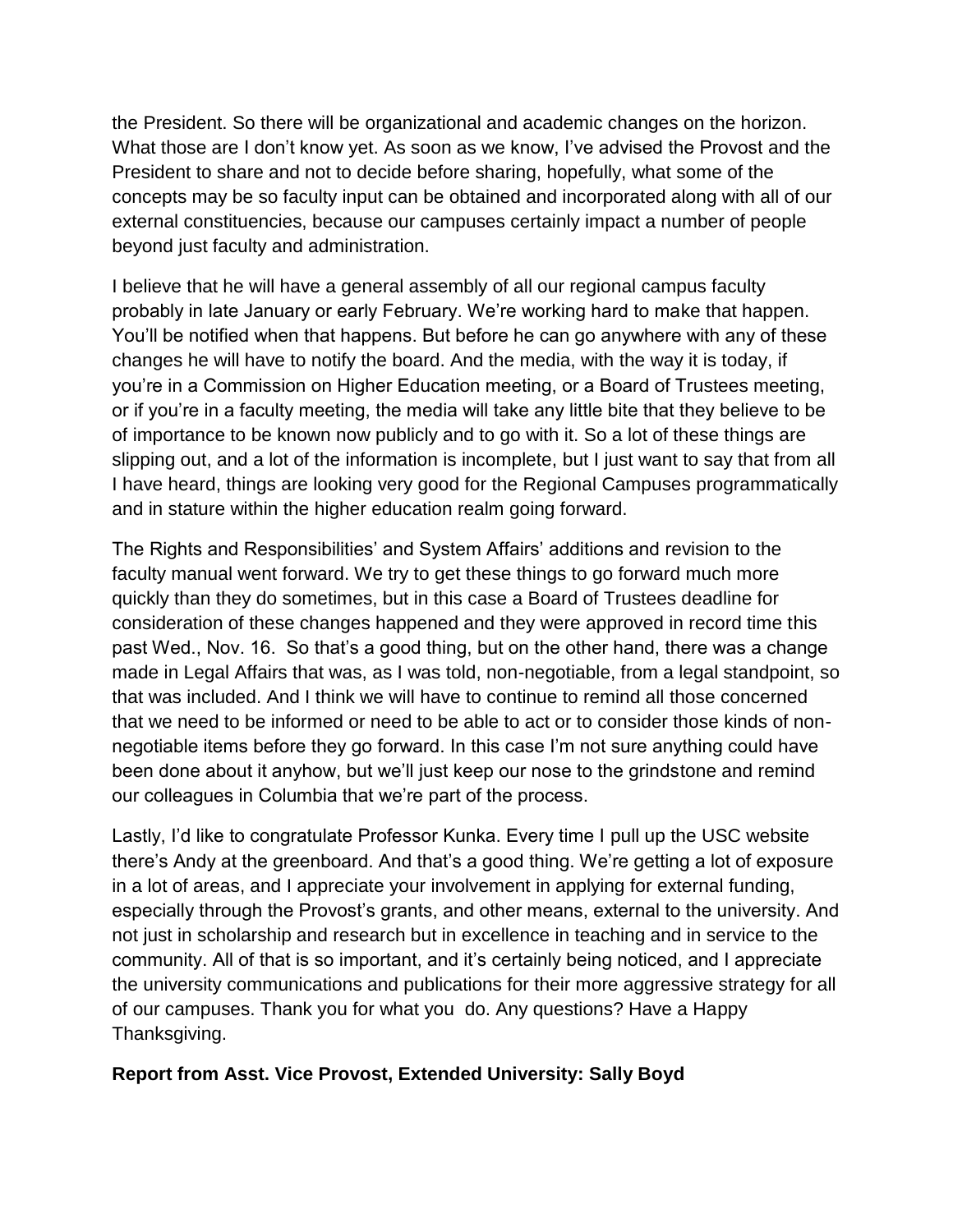Palmetto Programs update: 279 students are currently enrolled, 200 in BLS and 70 in BOL. As of last August 109 students have received degrees, 100 BLS and 9 BOL. Twenty-six applications have been filed for December graduation, 14 for BLS and 12 for BOL.

Chris mentioned Back to Carolina. It's the President's initiative to offer an online degree completion program for former students who left without completing degrees has been placed with Palmetto Programs. We will offer 12 courses Fall 2012; grants for online course development have been awarded to faculty members on the regional campuses and in Extended University. Before the end of the semester another round of course development grants will be awarded for an additional 12 courses to be offered Spring 2013. It speaks very highly of all involved that Palmetto Programs was selected for this initiative to increase opportunity.

## **Report from the Dean, USC Lancaster, John Catalano:**

Student Enrollment: Enrollment numbers: 1744 headcount, 1259 FTE. That equals a 10% increase over the Fall 2010 semester. Attachment included.

Faculty: Dr. Cox and I have received the report of the Faculty Hiring Priorities Committee. Dr. Scarlett and the committee did their usual thorough job. We have always tried to follow this committee's recommendations. We received approval to hire an instructor of mathematics and a librarian/instructor, with both positions starting the first of January. Searches are underway. The responses to the other recommendations for Fall 2012 hires will depend on the budget.

Facilities: Discussions are underway with the City of Lancaster that would move the Native American Studies Program to Main Street in Lancaster. The Native American Studies Committee of the faculty is informed and involved. All grounds keeping on campus is now outsourced to Landscape Designs of Lancaster. This is a five year contract that should result in an aesthetic improvement to campus while lowering overall costs. Over the last year we have been working through a detailed deferred maintenance schedule that totals \$1,000,000. The major project this year is the replacement of the Gregory HWC chiller that is over 30 years old (\$140,000).

Community Events: Roy Clark will perform tomorrow, Saturday, November 19.

Financial update: The budget situation has been helped dramatically by the enrollment increase.

Parity: for years I have complained about the inequity of state funding. It has only worsened.

Fall Semester, 2011\*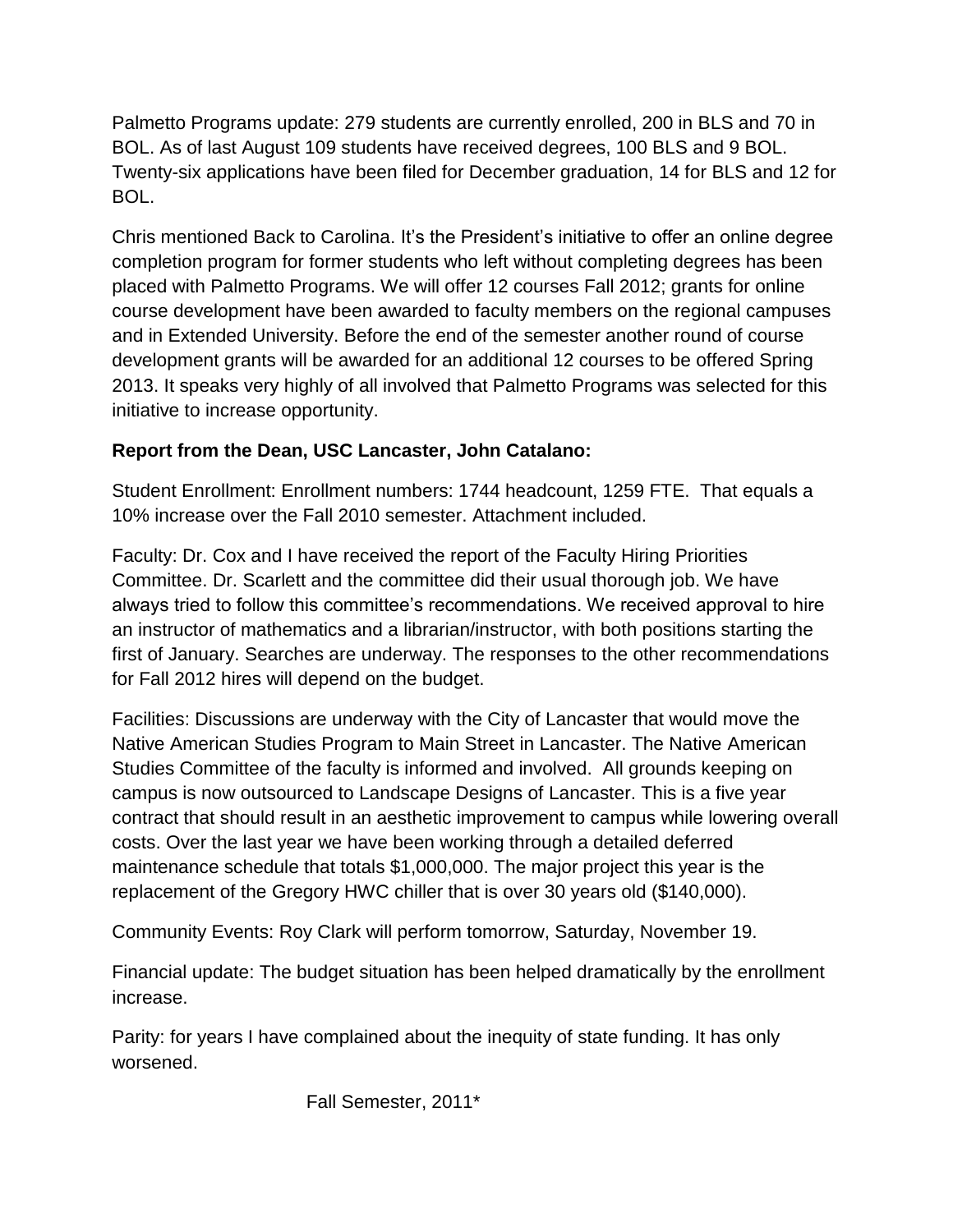|              | HDCT FTE 2011-2012 Appropriation |     |                                    |
|--------------|----------------------------------|-----|------------------------------------|
| Lancaster    | 1,744                            |     | 1,259 \$1,450,359 (\$1152 per FTE) |
| Salkehatchie | 1,155                            | 759 | \$1,135,413 (\$1496 per FTE)       |
|              |                                  |     |                                    |
| Sumter       | 1,018                            | 775 | \$2,297,158 (\$2964 per FTE)       |
| Union        | 492                              | 334 | \$560,614 (\$1678 per FTE)         |

\*These numbers do not include the number of students working on Bachelor's degrees on our campuses since they are technically Columbia students. In the case of Lancaster, that number of students working on Columbia degrees but doing all their coursework here exceeds 130.

A USC Lancaster student is valued at only 39% of what a USC Sumter student is. If we were funded the same as Sumter (\$2964 per FTE), the state would have to increase our appropriation to \$3,731,676, an increase of \$2.28 million.

## **Report from the Dean, USC Salkehatchie, Ann Carmichael:**

USC Salkehatchie is pleased to report a record enrollment this fall with a slight increase in headcount giving us a total of 1155.

Congratulations to Dr. Sarah Miller who was honored as South Carolina Outstanding History Teacher of the Year 2011-2012 by the National Society Daughters of Colonial Wars. She is also a nominee for the national teacher of the year.

The USC Salkehatchie Leadership Institute worked with other community groups to present the 2011 Mystery Stroll, a whodunit within the theme of a masquerade ball on the downtown main street of Walterboro. Many Salkehatchie faculty members participated, including Carmela Gottesman, Brian Love, Brian Lai, and Maureen Anderson, who dressed in costume as part of the mystery. This was a collaborative effort to encourage community patronage of local business and eating establishments in the downtown area.

USC Salkehatchie students performed over 1800 hours of volunteer service across 9 counties last year. In keeping with the USC Connect out of classroom learning experience, these students are working in a variety of areas from Boys and Girls Clubs to schools to recreation leagues to food pantries.

Earlier this fall, the annual Salkehatchie magazine, Salk Update, was published and featured the Topper exhibit which is housed in the foyer of our west campus library. We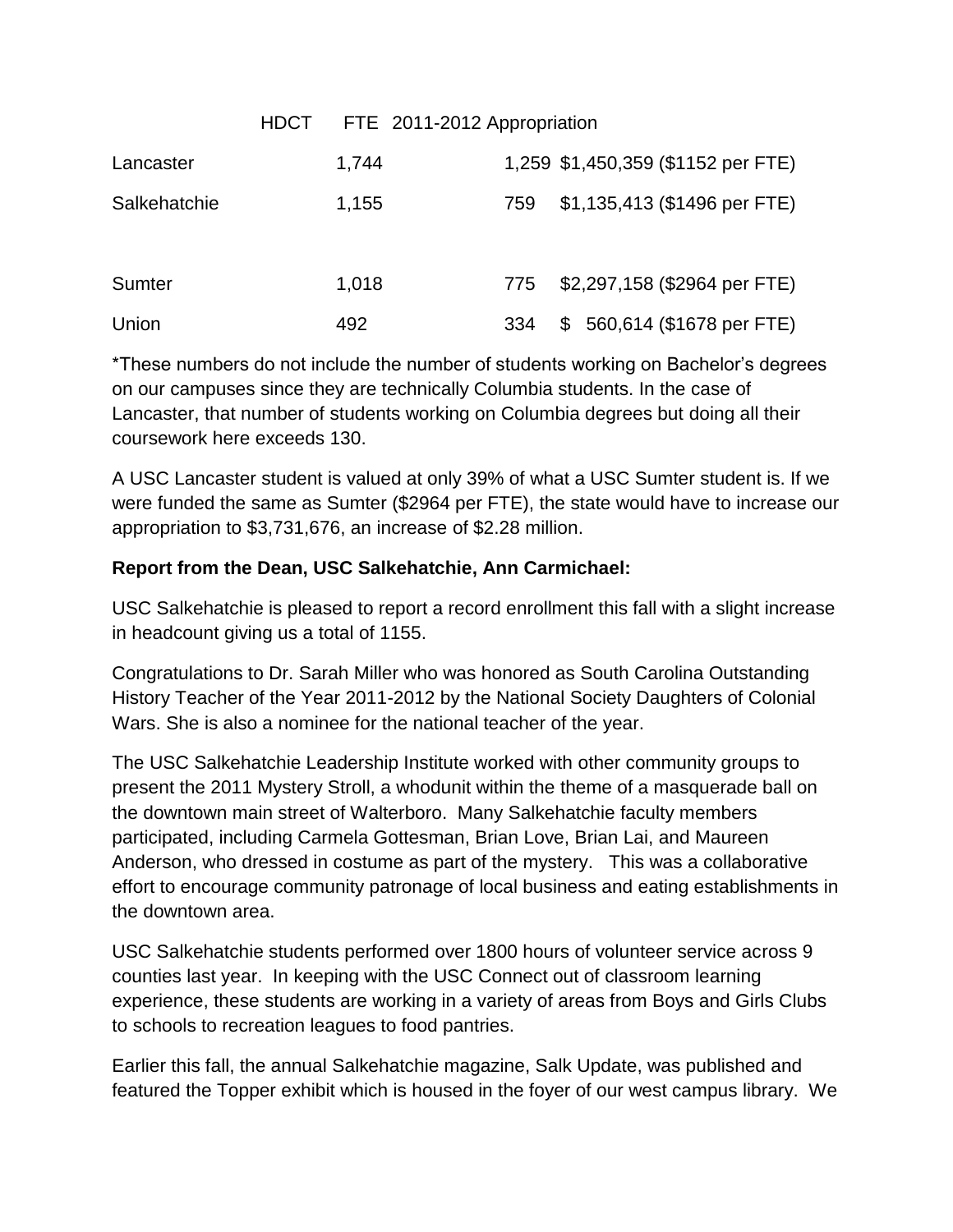recently received an anonymous \$20,000 donation for Phase II of this exhibit, which will include an interactive, dynamic media component that utilizes documentaries and news stories from this archaeological dig site.

### **Report from the Dean, USC Sumter, Les Carpenter:**

Since my last report to the Regional Campuses Faculty Senate on September 30, 2011, the economic news from the state of South Carolina continues to be grim. There also have been a number of notable events and activities at USC Sumter.

Budget: USC Sumter, and all public institutions of higher education in South Carolina, continue to manage very significant cuts to our state appropriations. These cuts began during the Fall Semester of 2008, which means that we are well into the fourth fiscal year of what has become known as the Great Recession. The cumulative effects of budget cuts and other recessionary issues are the worst in the nation and this state since the Great Depression of the 1930's.

Human Resources: As you already know, the General Assembly has not provided a cost-of-living pay raise for faculty or staff for the past three fiscal years. The USC Board of Trustees approved a payroll bonus, which was paid on October 31, 2011, but this bonus did not become part of the salary base for employees. As previously announced, three faculty retired at the end of the 2011 Spring Semester. They are Professor of Sociology Richard Bell, who also served as the Chair of the Division of Humanities, Social Sciences, and Education; Associate Professor of French and Spanish Bernard F. Fitzgerald; and Associate Professor of Management Christine Borycki. Two of these positions were filled as one-year term Instructor positions due to budgetary cuts, and the third position will remain vacant due to budgetary cuts. As previously announced, an internal search was conducted, and Dr. John Safford, Professor of Philosophy and Political Science, was selected as the new Chair of the Division of Humanities, Social Sciences, and Education, effective July 1, 2011. Since the inception of the TERI program, 34 USC Sumter employees have opted into the program. Of those 34, 27 have already retired, one is scheduled to retire in FY 12, three in FY 14, one in FY 15, and two in FY 16.

Student Enrollments: Official enrollment figures for the 2011 Fall Semester indicated a 14.68% headcount enrollment decrease compared to last year, and a 11.73% FTE enrollment decrease compared to last year. USC Sumter is not pleased with these figures and trends. Some five factors have been identified as primary contributors to the decreases, and each has already been addressed or work is underway to resolve the effects of that factor.

Student Activities: During the 2011 Fall Semester, USC Sumter did not field a Women's Soccer Team due to a failure to recruit a sufficient number of players. As permitted by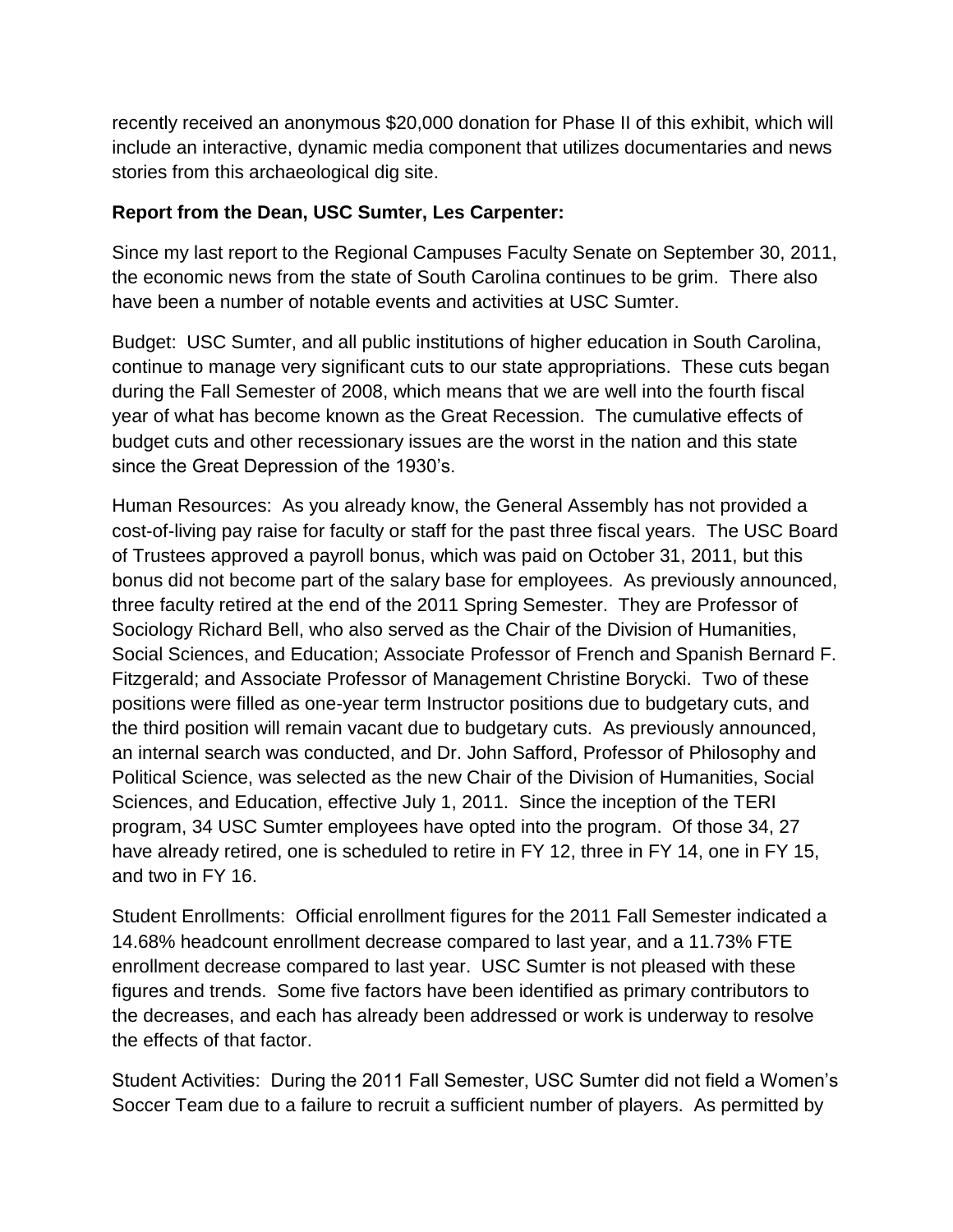NJCAA rules, the few remaining women soccer players played with the Men's Soccer Team during what has proven to be a "learning and building" season for interim Head Soccer Coach Otis Holloway. USC Sumter's new Head Basketball Coach, Mr. Adam Wainwright, recruited well and the Men's Basketball Team and Women's Basketball Team are both competitive in their first year of competition in Region 10 of the NCJAA. The schedule for both basketball teams will continue into the 2012 Spring Semester. All of USC Sumter's intercollegiate athletic teams look forward to the friendly but spirited rivalries with teams from other USC Regional Campuses.

Faculty Workload Adjustments: Following the adoption of a Faculty Workload Adjustment Plan for USC Sumter, the 2008 Fall Semester marked the implementation of the first phase of this Plan for all junior tenure-track faculty members, as well as selected senior tenured faculty members identified as "productive scholars." At present, fifteen (15) of USC Sumter's tenure-track faculty are benefiting from this teaching workload adjustment. The second phase of adjusted teaching loads for these two groups of faculty was originally scheduled to be implemented during the 2009-10 academic year, but instead has been delayed for at least three years due to budget cuts. Due to the continuing bad budget news, it is probable that implementation of the second phase of this Plan could be delayed even further.

Professional Travel: At USC Sumter, since the beginning of budget cuts in Fall 2008, a strategic decision was to protect professional travel funds as "mission critical" for faculty who are either presenting papers, serving on panels, or whose presence is expected as an elected officer in the professional association. All other professional faculty travel must be approved on a case-by-case basis against the "mission critical" standard. However, due to the continuing bad budget news, it is probable that the professional travel budget will be frozen or cut. Fortunately, faculty and staff professional travel will begin to experience moderate increased support in FY 12 from a new private endowment administered through the Sumter Partnership of the USC Educational Foundation.

Capital Improvements: A new Instructional Laboratories Building continues to be the top priority for new buildings for USC Sumter, and currently is ranked #14 on the statewide list of capital projects for higher education. 2011 is the eleventh year since the General Assembly passed the last capital construction bond bill – the longest span without a capital bond bill in anyone's memory. In light of the extremely bad budget news for FY 11 mentioned above, and the continuing bad budget news for FY 12, it is very unlikely that a capital construction bond bill will be passed during the 2012 Session of the General Assembly.

#### **Report from the Dean, USC Union, Steve Lowe:**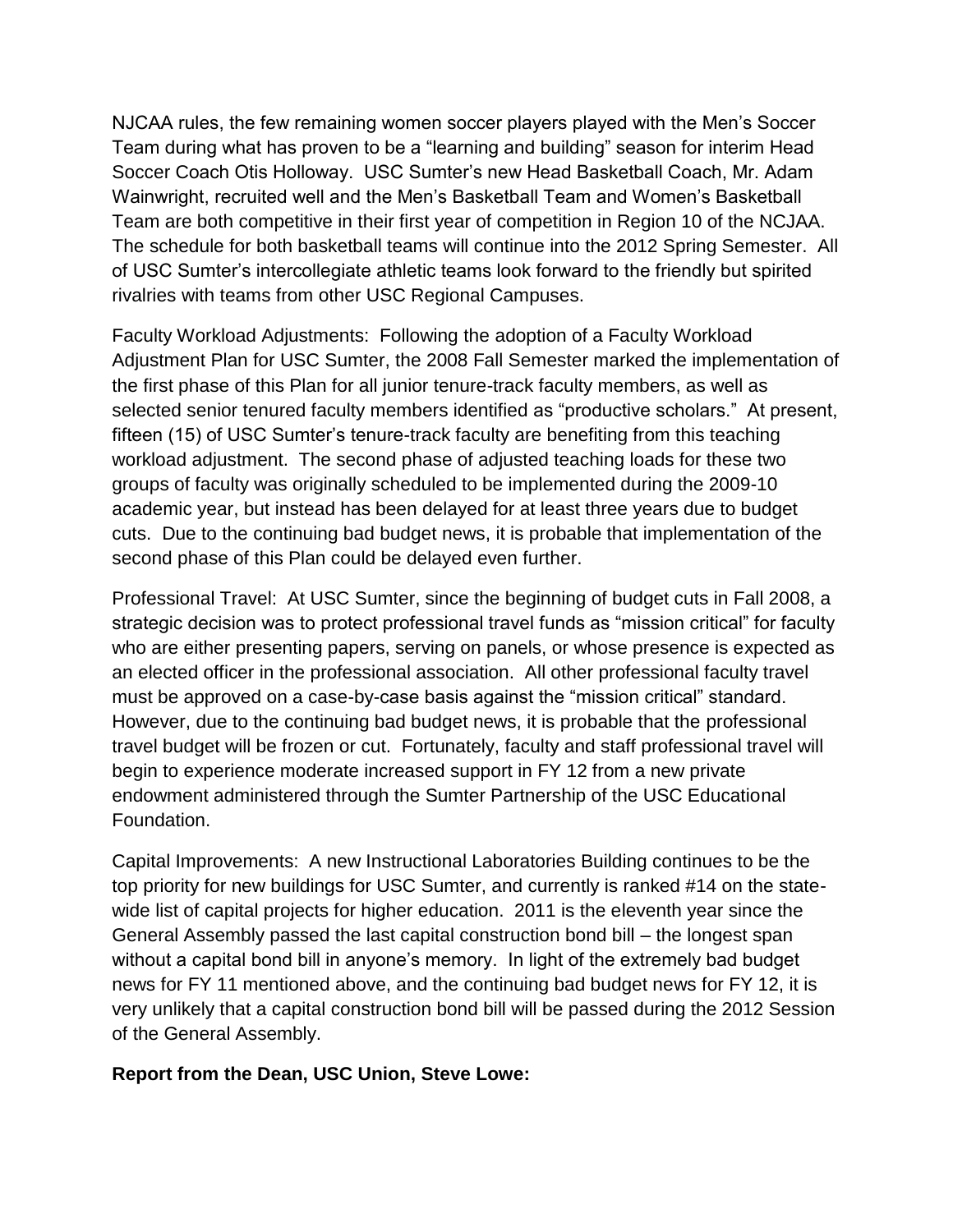Faculty searches are proceeding, if slowly. The committees for the Biology and Chemistry Teaching Associates and the Psychology Assistant Professor have met or will have met by the end of classes. Interviews probably won't take place until early in the spring semester.

Final enrollment numbers are 492 in headcount (-7.17%) and 334 FTE (-7.01%). Headcount is the same as last report; FTE is down one. The percentages are slightly different than last time because of the comparison dates used by Institutional Research. Early projections for spring have us at or above 550 due to additional spring concurrent enrollments.

In facilities news, construction is proceeding well on the new library classroom/computer lab with a probable completion date of mid-December. The final report on the 311 Project (a new bookstore and student center on Main Street has been submitted with a cost estimate of \$450,000 for demolition and renovation. I will be meeting with our local commission soon to discuss funding options.

We are working with Union County Adult Education to offer some basic classes in Math and English to prepare students for college-level work. That effort will begin in the spring semester with a more aggressive effort to take place in fall 2012.

USCU is also exploring the creation of Learning Communities, cohorts of students who will take three or four classes together during their first semester and hopefully develop into a supportive group of colleagues during their time at USCU. We are hoping that this will improve retention.

We are in the process of doing a preliminary re-vamp of our website to remove outdated information and clean it up in preparation for a total redevelopment in the coming months. The new site should be live in January or early February.

We honored two former members of our local commission, Leslie Anderson and Warren Little, at our annual Founders Day ceremony on October 20.

The USC Choir will perform a holiday concert in our auditorium on 11/20 at 6:00 p.m.

The Second Annual Upcountry Literary Festival will take place on March 23 and 24, 2012.

## **Reports from Standing Committees**

### **Rights and Responsibilities, Danny Faulkner:**

We have three motions coming from our committee. We expect one of these is clearly non-substantive, one of them is substantive, and the third one we ask that the chair rule substantive for reasons I'll explain a bit later. The first motion, let me give you a little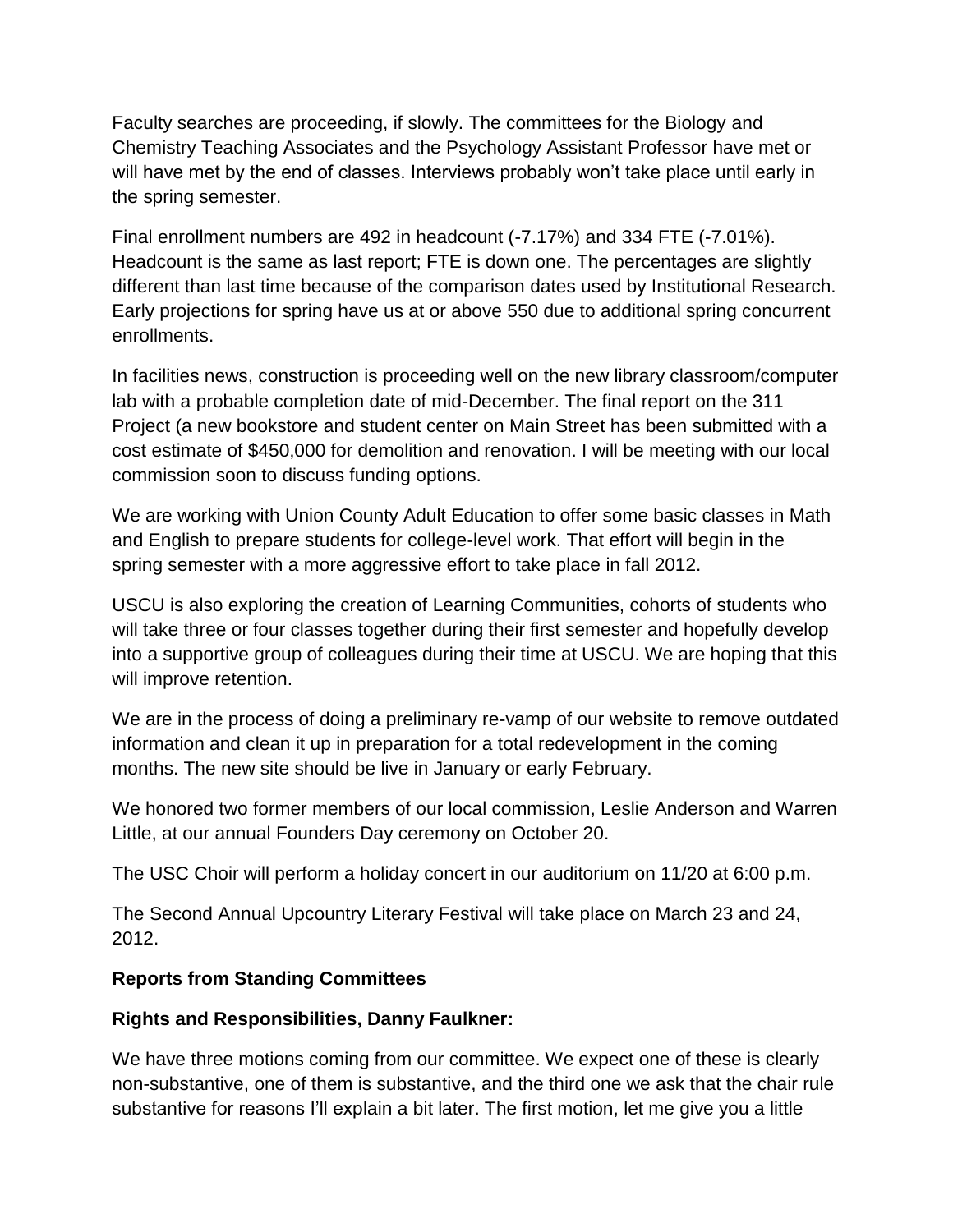background to this: the Senate already approved and passed moving the first chapter from the manual to the appendix. The reason for this is the first chapter contains a list of university offices and administration, and positions. Each one of these have titles that continuously change, and have job descriptions that continuously change, and these are realities whether we have anything to say about it or not. We want to keep the manual in line with reality as much as possible. So that's really not a substantive change. We moved you may recall to move the chapter to the appendix and gave our Vice Provost Chris Plyler authority to make any changes necessary as they are handed down. We don't need to keep coming back to the Senate with those changes. However this has not yet been approved by the Board of Trustees, so while we have passed this, technically it is still part of our manual. There have been in the meantime some more job descriptions that have taken place, and Chris went ahead and made those changes, informed the Executive committee, asked for their consent and they did consent to it. So we are asking today to properly approve those changes to the manual since it is still in the manual. It's pretty pro forma but I think we need to do this.

Second motion: we had a provision we changed in the faculty manual several years ago, that in the event there were not enough eligible faculty members to serve on a tenure and promotion committee on a particular campus, the minimum number being five, that we could add additional members of the committee and the authority was given to the local T&P committee to do that. And usually they worked with the Vice Provost to identify faculty members who could do that. One thing we didn't really think about or consider is what happened at Union recently, since they didn't have anybody on their local committee, Chris quite naturally up the position to do that, but technically, a tenure and promotion committee is a faculty committee, not an administrative committee, and it's not proper that an administrator, not that we don't trust Chris, but it's not proper that an administrator should do this unilaterally. So we've offered a motion to clarify this. The essence is this: in absence of anyone on a local committee, that it ought to be the Executive Committee of the Faculty Senate, in consultation with the Vice Provost, who appoints members. That way it still will be a faculty committee.

But also it occurred to us that if you had one or two members on the local committee they might have a bias either for or against the candidate, and could cherry-pick members for the committee who could rubber-stamp their own ideas about what the Tenure and promotion decision ought to be. So we are proposing that if there are fewer than three members of the local T&P committee that again the Executive Committee of the Faculty Senate will appoint additional members, in consultation with the local committee and with the Vice Provost. And again this is asserting not just faculty rights, but also faculty responsibilities. When Chris did this we should have come forward on our own and say, we ought to do this. We can be very quick to criticize administration when they don't carry out their responsibilities but we should also criticize ourselves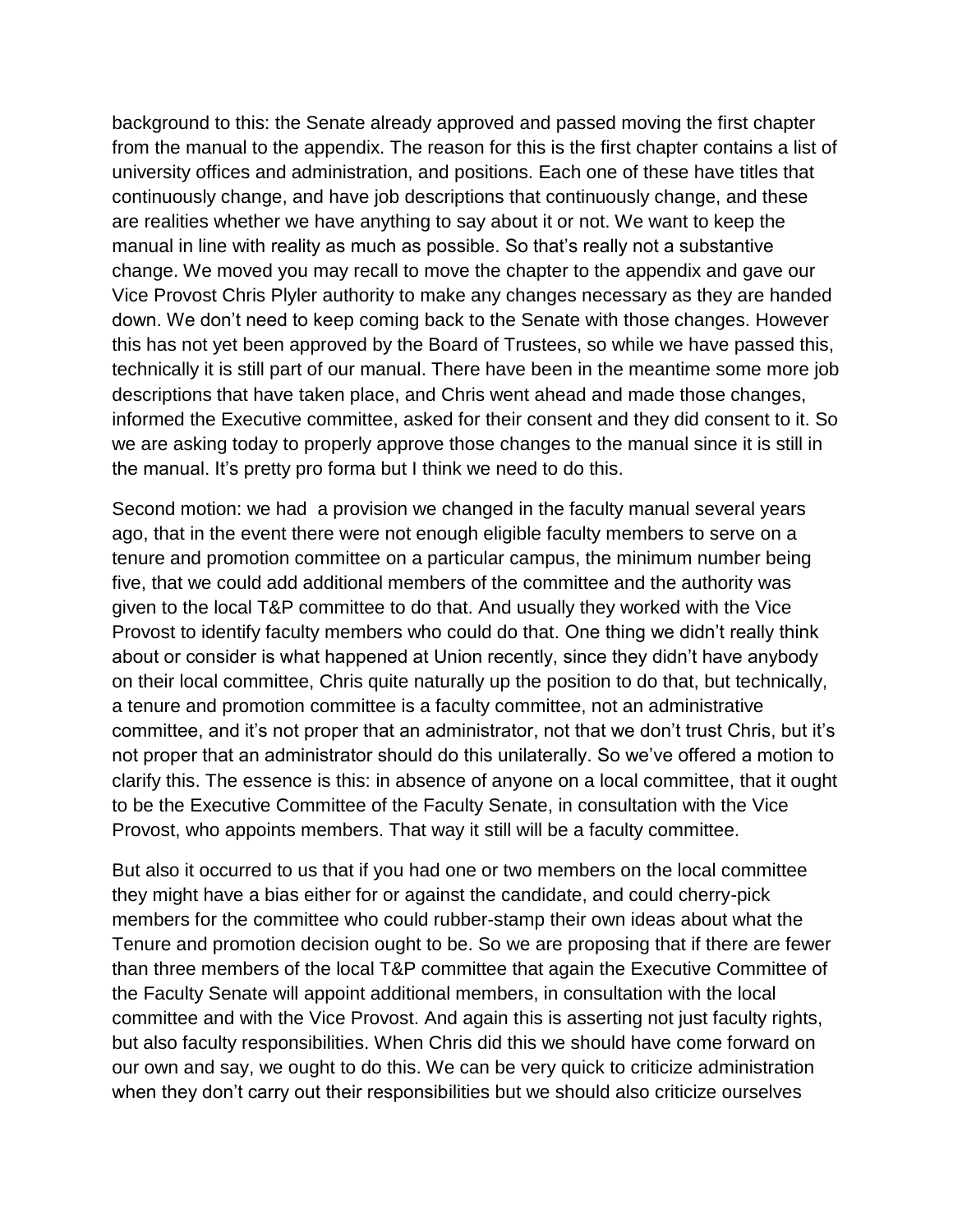when we don't step up to the plate and perform our responsibilities. So we expect that since this is a manual change this will be ruled substantive.

The third motion is more complicated. Chris alluded to it in his report. Recently Vice Provost Christine Curtis informed us of some changes to our faculty manual that the Legal Office insists must be made, and one of these changes was described as nonnegotiable by her. You can read that at the bottom of the handout there. This falls under the heading describing or discussing university-sponsored educational media material. I'm not quite sure what that means, by the way, we discussed it in committee today, and I think we agreed this would not affect any of us very much. It probably is something that is being done to bring us in conformity with university procedures and possibly state law. So we move this morning to adopt this change to the manual. We are asking that this be ruled non-substantive for two reasons: one it is a fait accompli, and already in the manual, and two is that the Board of Trustees will vote on this next month, so we'd like the chair to rule it non-substantive for those reasons. Questions?

**Fran Gardner:** I have a question. Essentially this is saying that if you are involved with any university-sponsored production of materials that you have to obtain releases from everyone involved. Is that what it's saying?

**Danny Faulkner:** I don't think that's what it says at all, Fran. I think…

**FG:** ... "shall obtain appropriate releases giving all necessary rights to the University from individuals prominently appearing in or giving support to the materials." Can you tell me what you think that means?

**DF:** I can't but maybe Lisa can. She has her hand up.

**Lisa Hammond**: No, I can't. But I can clarify—the first two paragraphs of this document are already in the manual right now. So the three paragraphs you see are in the manual. The change that is being suggested is cutting the last paragraph.

**DF:** Thank you for making that clarification. The words you see there are already in the manual, on pages 66-67. What we are asking to do here is to delete the crossed-out section, and in the paragraph above the word "negligence" is being removed, to indemnifying the university of legal responsibility if there is legal action dealing with intellectual property rights. I don't know the entire import of this, Fran, I really don't. And I haven't thought about this but as an artist you're concerned about this sort of stuff. I think it's dealing with copyright and trademarks and not so much getting permission from people who appear in your artwork. I think it comes down to a suit being brought because you stole somebody's material in artwork you might have done, or passed off and copyrighted and so forth. I think in the entire context that's what it means.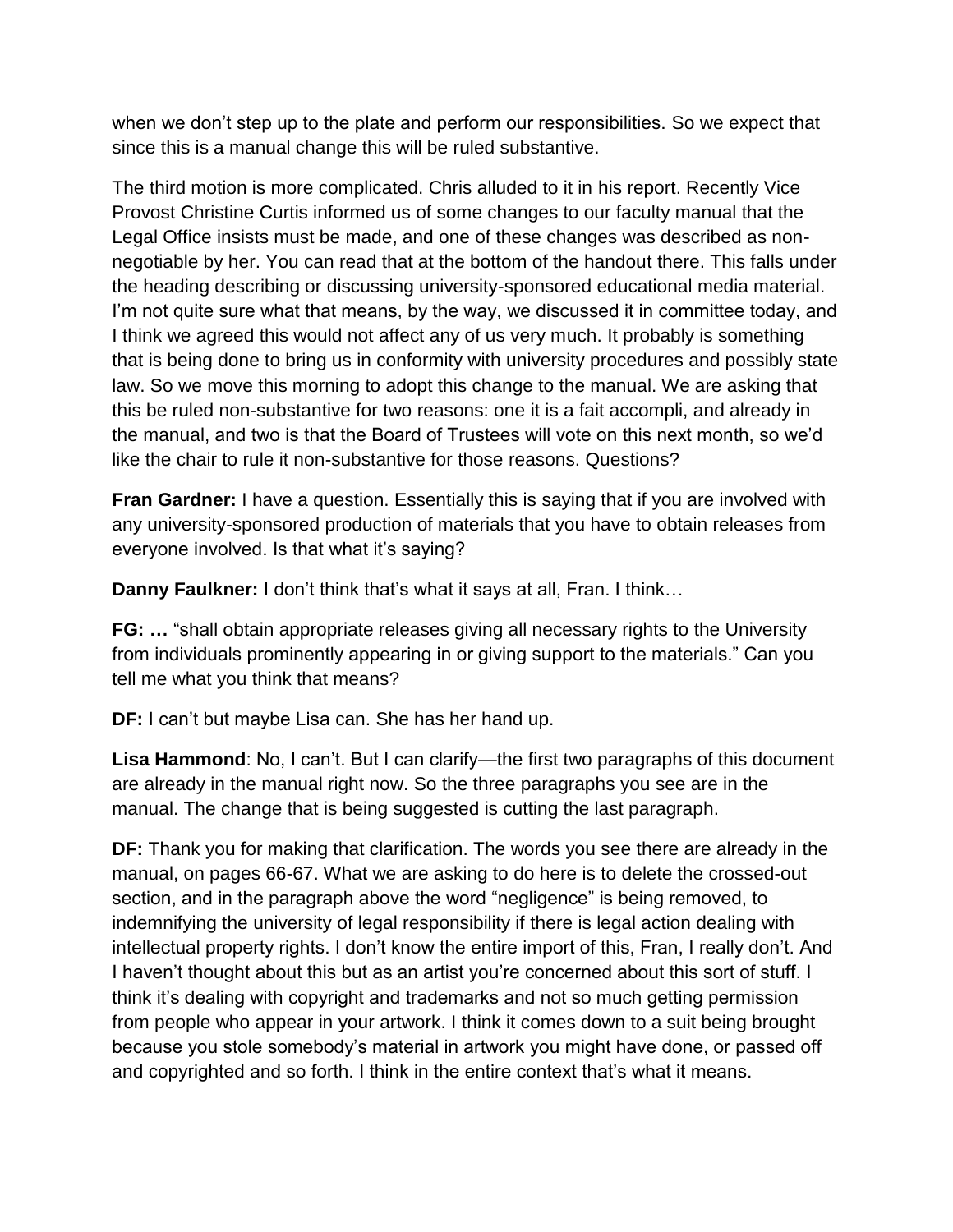**FG:** Chris, is that your understanding of this?

**Chris Plyler:** It's an intellectual property issue, as I recall, from my conversations with the Provost's office about this. [Inaudible]I think it is to obtain permission from the source and clearing it at all USC levels before going forward. But if you'd like we can get Legal to give their opinion on this.

**FG:** I'm just trying to understand what it is they're talking about when they are talking about striking a paragraph that takes the university out of responsibility.

**DF:** I think what they language you have now obligates the university to provide legal counsel and to legally support and provide a defense, financially. However, it does remove negligence as a defense; basically you'd be on your own, if you knew you were using this material and it was illegal but you used it anyway, if you did it out of negligence, that has been removed. That language is being taken away that doesn't obligate them. That's the way I'm reading that but I'm no legal expert, of course. Any other questions or discussion at this time?

Ok, in conclusion of my report I want to make it very clear that many of us are not happy with the way this was handled. It was a kind of late-night thing before the liaison committee with the Board of Trustees could be presented with this, and that was kind of late. We'd prefer it be brought to us before the fact and ask us our consent or agreement to this. I also want to make it clear that Chris Plyler is not the bad guy in this. I would like to request that our Executive Committee in some manner to sort of convey this up the line to the people. We talked about an R&R possibility of hw we can make it clearer, but we want the people up the line to understand this is our faculty manual, and we want to work with the administration to make changes if necessary but we'd like to know about them ahead of time.

**CP:** In all fairness to the Provost's office, I could have stopped this. But I didn't view at as something that was… the process was violated, yes, but in terms of what it was going to do to the faculty senate or any regional campus faculty member , I didn't see it as significant, and of course we're being pressed to get it before the board, and if hadn't we'd been delayed another [inaudible

**DF:** Ok, but I want to make it clear also that, despite our displeasure, the R&R committee did vote unanimously with this motion this morning and we hope the senate will pass it today. Are you going to rule on these motions?

**Sarah Miller:** The first one I rule non-substantive, and the second one substantive, so we will vote on it at the next meeting. And the third one we were just discussing I am going to rule non-substantive.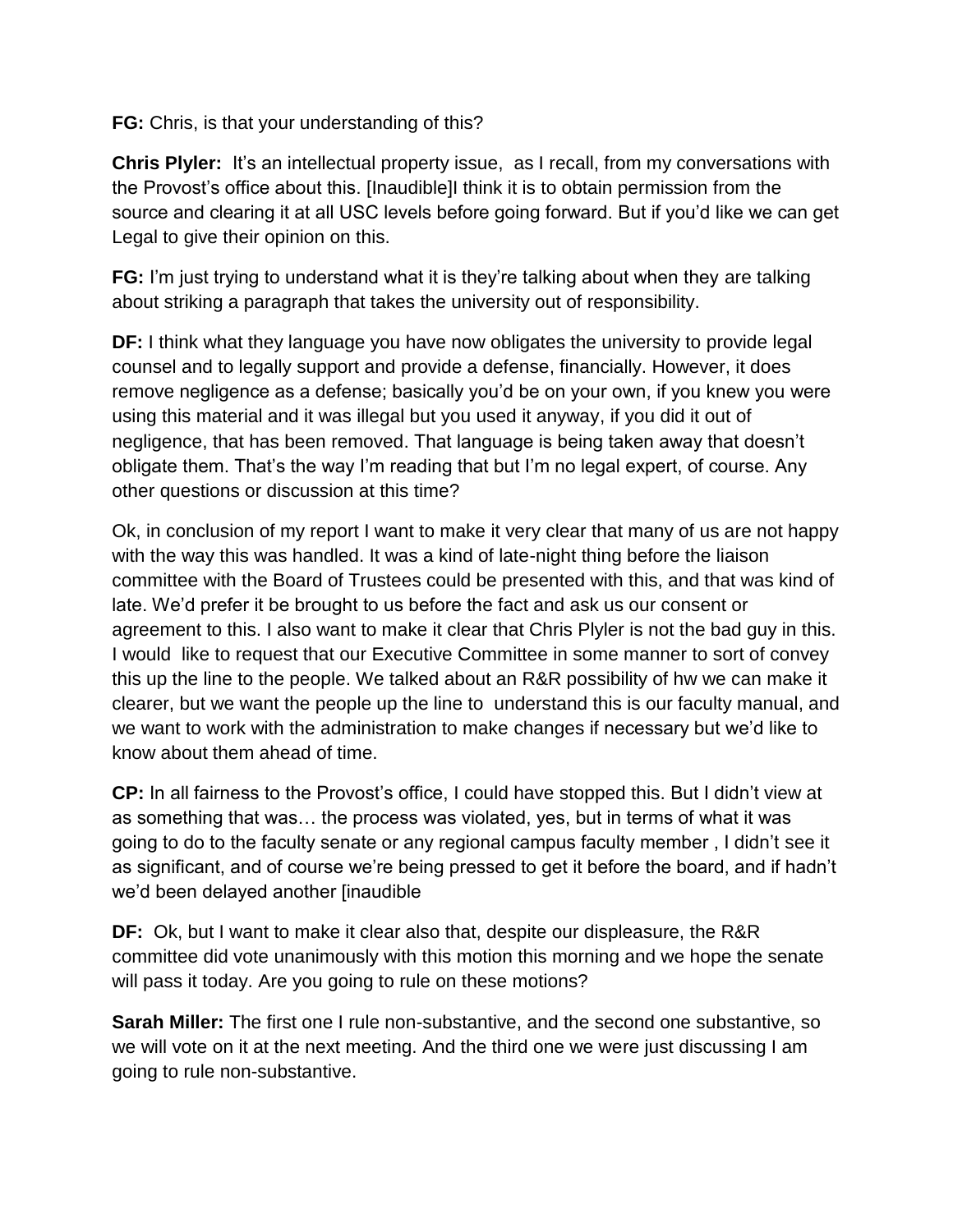**DF**: Thank you, Madam Chair.

**SM: Welfare, Professor Chris Bundrick.** 

**Chris Bundrick:** The Regional Campuses Tenure and Promotion Workshop is set for January 13. We have sent reminders and requests for rsvp's. Please ask your faculty to rsvp as soon as possible as that helps with our planning. Also, we are preparing for the Duffie Teaching award. Nominations need to come to me from the individual campuses by the 15<sup>th</sup> of December. I know I've gotten two sets so far. The applications from the individual candidates are due by the  $31<sup>st</sup>$  of January. Finally, we discussed in depth the job satisfaction survey we will be sending out next year and will be altering a bit the precise data that we collect and the way that we analyze it.

**Robert Castleberry:** Concerning the John Duffy Teaching Award. Part of the information in that folder is teaching evaluations. What time frame are we talking about, 1 year, 2 years?

**CB:** One year.

**RC:** One academic year?

**CB:** One academic year, so for this year's award that would stretch back to August 2010.

**RC:** All of last year but not necessarily the current fall.

**CB:** Right, fall, spring, and I believe summer of last year, if applicable. Does that sound right? So fall 2010 through July 2011. Any questions?

**Sarah Miller:** Report from Systems Affairs, Professor DaSilva.

**Blane DaSilva:** Becky is passing out a handout there so I don't have to read all the motions. I'd like to thank the committee for their patience. This is my first time as chair and I am a much better second lieutenant than a chair. The first motion concerns the creation of some new classes. The first motion is to create RCAM 106, "Foundations of College Algebra." And the idea here is to differentiate from RCAM 105 which is currently being taught at Union and is transferable to USC Upstate and S[Spartanburg Community college. They don't want to change the course description of that and mess up their transfer agreements, but we did want something that the Math professors felt would prepare students a bit more for MATH 111 than RCAM 105 does at the moment. So as you can read the course description there, it prepares students for MATH 111. So these are voluntary, each campus can decide if they want to implement these classes on your own campus. You can also decide whether or not you want to allow these classes to be taken for elective credit for a degree, which would make them eligible for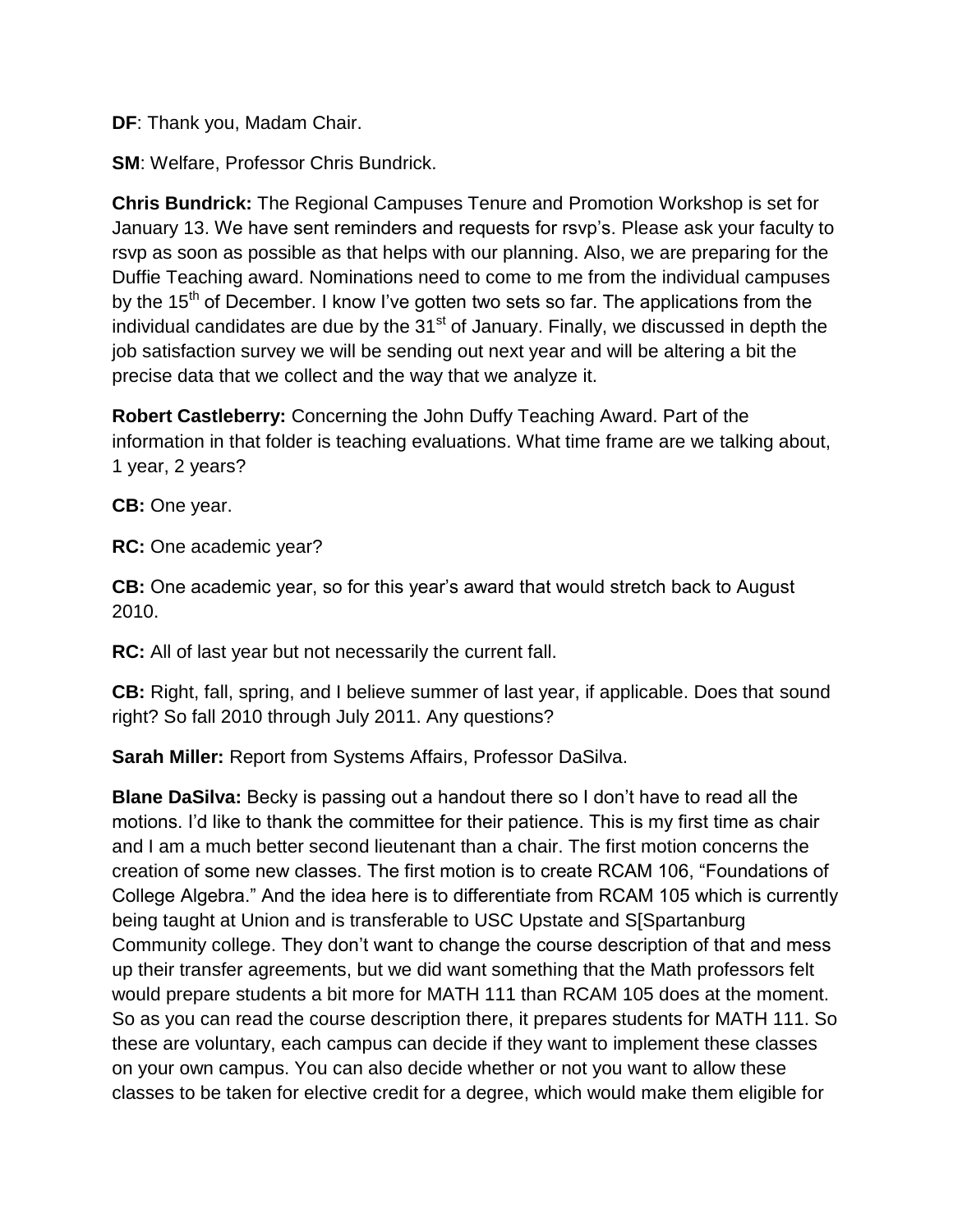monetary aid. Again, these are voluntary, we want to create these as a tool for the Math and English departments.

I briefly talked about RCAM 106. RCAM 104, Foundations of Composition, with specific emphasis on the review of grammar, punctuation, and mechanics, while practicing composing essays. Again, that is a foundation course. We have those two motions. I will take any questions on those before going on to the next. Yes?

**Bruce Nims**: Number of credit hours associated with these courses?

**BD**: Three hours. Anything else?

**Bryan Lai**: In the first motion you mentioned, are there any restrictions on students who can take this course? If the student has taken other math courses, supposedly these shouldn't count. Is that in your description of the course?

**BD:** Ok, I think what you're asking is if a student can take other courses and then go back and take this course, and we felt that restriction would be better placed in the degree requirements as opposed to in the course itself. So you can take care of that in your degree requirements as opposed to placing it in each RCAM course.

**Kajal Goshroi**: Are these pass-fail courses or full credit courses?

**BD**: That's up to each regional campus..[discussion]…Oh I'm sorry, I misunderstood your question. Three credit courses, not pass-fail. I apologize for that. Robert?

**Robert Castleberry:** Point of information. Even though a course is offered for credit, a grade credit, which these are, a student can elect to take them pass-fail if they're elective credit.

**Pearl Fernandes:** Who decides if a student will be in an RCAM course or not?

**BD:** I believe it is the student's choice. It's voluntary for the campus to choose to teach that, and it's voluntary for the student to choose to take that course, within the restrictions that the campus chooses to place on that. Anything else?

Our third motion deals with students transferring from Regional Campuses to a baccalaureate degree-granting campus, and the concern is that those students are labeled as a transfer student, and will be treated as a transfer student and will be treated differently from students who started on, say, the Columbia campus or Beaufort or Upstate. You can read the motion here, with the concern that if two students begin a degree program, one at USC Columbia and one at a regional campus, they will be treated differently once they apply to the degree program. I am going to defer any questions about this to Robert Castleberry, who brought this to our attention.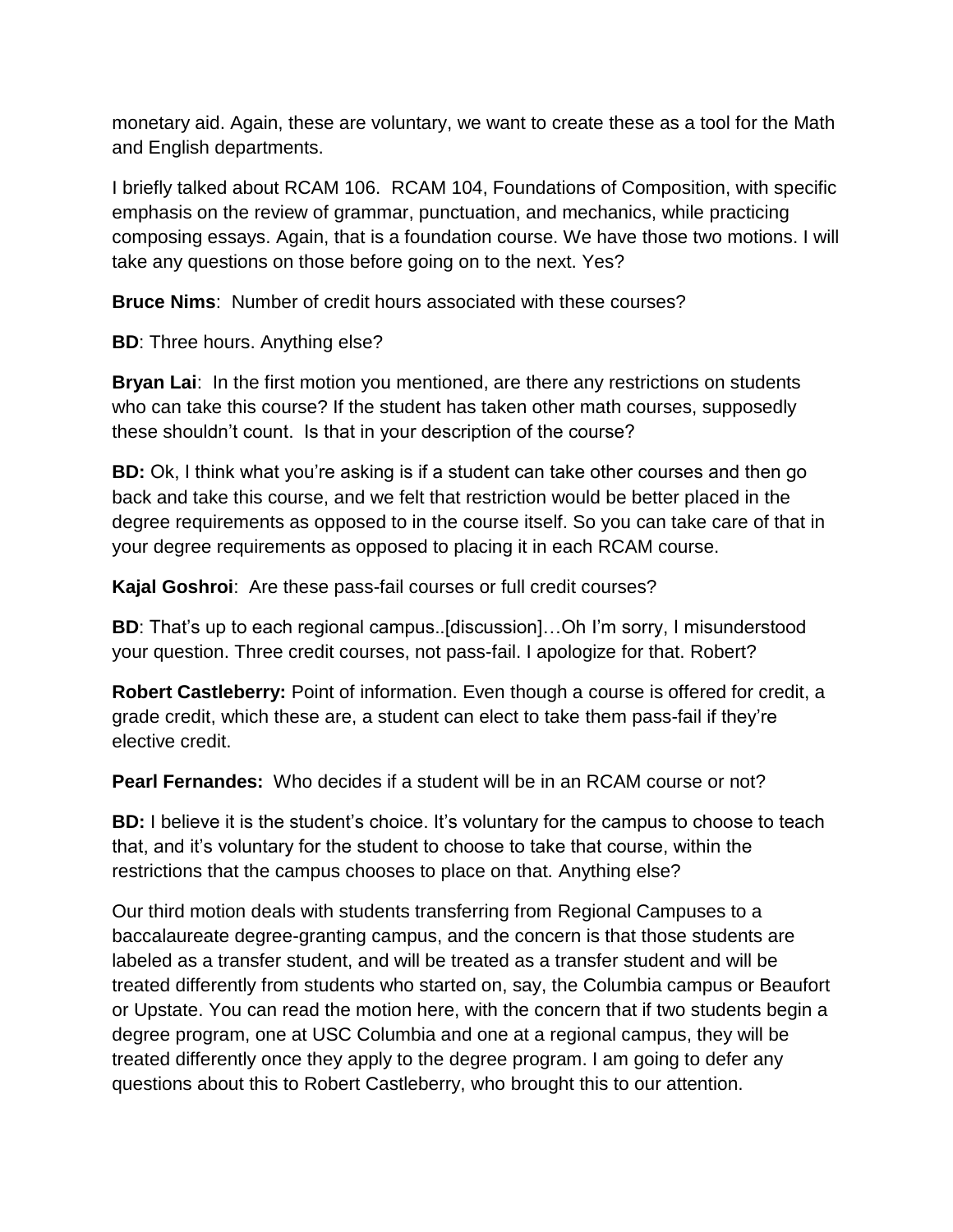### **Patrick Saucier:** What's HB?

**Robert Castleberry**: Typically when a student gets admitted on one of our campuses they can be admitted as "HB" which means they are admitted to a baccalaureate degree program, the same as a Columbia campus student. If they don't meet those criteria they can be admitted on our campuses as "HR" which means Regional campuses. Traditionally an HR student before they could transfer to Columbia would need to meet certain requirements, a certain number of hours with a certain GPA. It would be roughly equivalent to the Provisional/Limited class in Columbia.

**PS:** Does it stand for something?

**RC:** Part of the mystery of admissions.

**Danny Faulkner**: What is the procedure for the classes? What's the next step?

**Chris Plyler:** I believe we are the approving body for RCAM courses, so …

**DF**: Ok, so we approve this, you approve it, is it a done deal, or does it go on to somewhere in Columbia?

**CP**: That is my understanding. No, I don't think it goes any higher. As a courtesy we'll let Dean Doerpinghaus know about it.

**DF**: But this course could be offered as soon as fall semester, 2012?

**CP**: To my knowledge, yes, but I'll follow up just to make sure.

**Fran Gardner:** I'm not sure I understand the purpose or intent of motion 3. Can you give me some back story on this?

**Robert Castleberry**: Yes. Part of my report to this group is related to Courses and Curriculum, as your representative, relates to two events that have occurred during the last two meetings. Basically two departments, the last time it was Math and Statistics, most recently it was Environmental Science, sent through a change to their curriculum that involved transfer requirements. Basically what they feel is that a student who transfers into their degree program needs to have a particular background, and a particular grade point ratio. They do not want to accept students into their programs who do not meet those criteria. A student who started at USC Columbia does not have to meet those transfer requirements. So two students, one who started on one of our campuses, and one at USC Columbia, who took the same exact courses and have the same exact GPA, say a 2.46, our student would not be accepted into the program.

**FG**: Ok, so if this were to pass it goes to …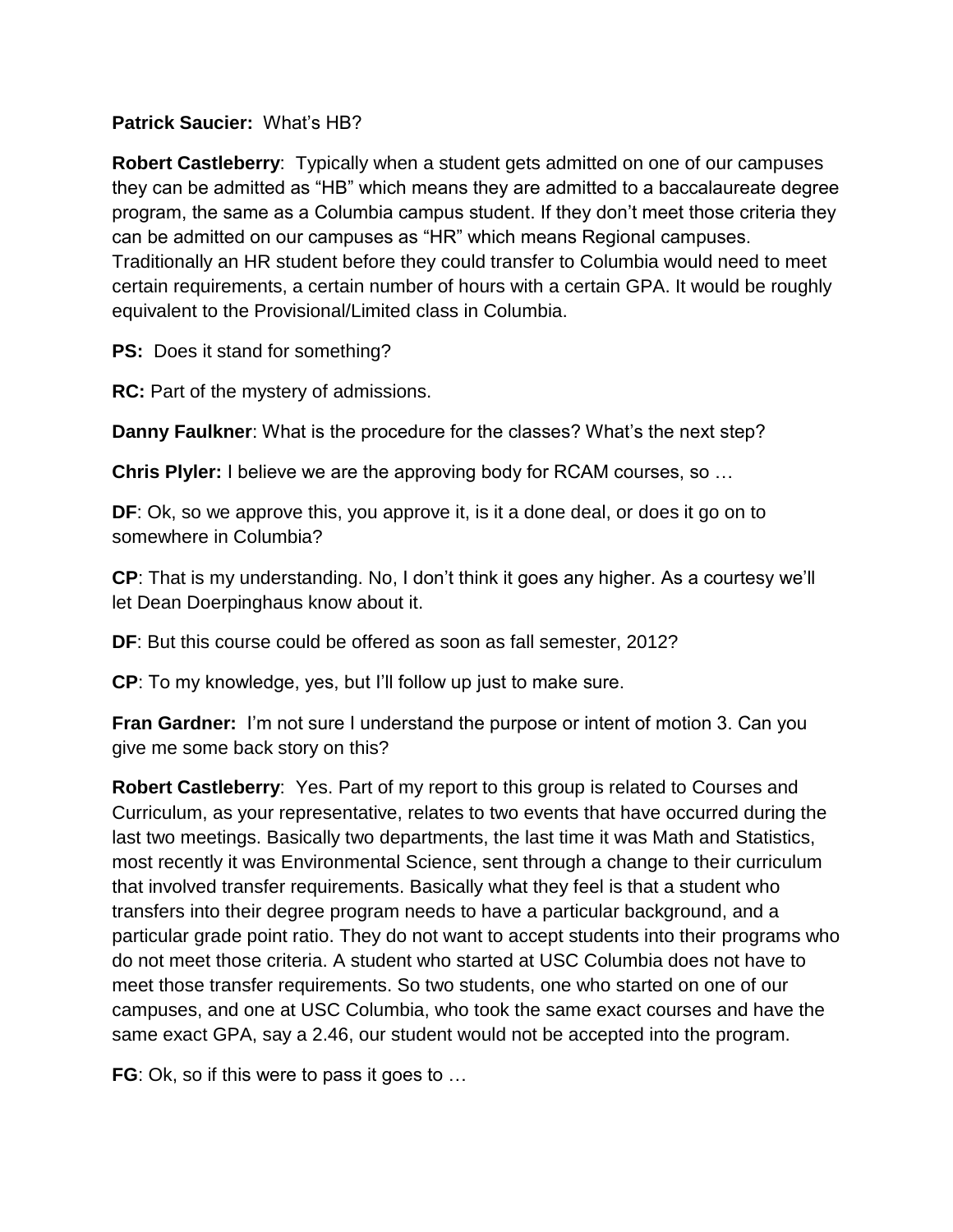**RC**: Basically, anything we pass like this is a recommendation to Chris, who would presumably send it upstream.

**Carmela Gottesman**: Danny was asking what happens with the RCAM courses. So if we approve them they can begin to be taught, but we shouldn't forget that we need to decide if we are going to include them in the associate's degree and act accordingly on our individual campuses.

**Kajal Goshroy**: I have one more question about those two courses. So, if it is being offered for credit, and we are voluntarily or otherwise putting students in their who have a deficit in either writing or math, and let's say they barely pass—because it's a nonpass/fail course they get credit for the class, would they be qualified to take the higher level class?

**Blane DaSilva**: Ok, look at Motion One, at the last sentence of the creation of RCAM 106, it says, "In order to receive a grade C or better in RCAM 106, the student must pass the Math Placement Test with a minimum score of MA-1 or MB-1," trying to address that issue here, to make sure they are now qualified, at least in the Math class.

## [Inaudible]

Ok, sorry. I defer to my math colleagues here, because I didn't know what half of these things were.

**Roberto Refinetti:** When I read this sentence here about 106—there's no other course where we have an external form of assessment, and if I was a math professor I don't think I'd be very happy about this.

**Danny Faulkner**: I think I can address that the goal is that the person taking this class can pass the test with a good enough score to take the most elementary credit class at USC offers. And even if you pass the class, you still have to pass the qualifying exam that the USC Math department gives. And that's why we wanted to include that as part of the final exam here, because otherwise, if you take the class and you don't pass the qualifying exam, what are you going to do? Well, presumably you'll take RCAM 106 over again.

**RR**: Well now there's a requirement—we don't enforce it—but there's a requirement to take the exam and make the score.

**DF**: We will start enforcing it.

**RR**: Ok, so what am I getting out of the course? That's what I'm not getting. You are required to pass the test anyway…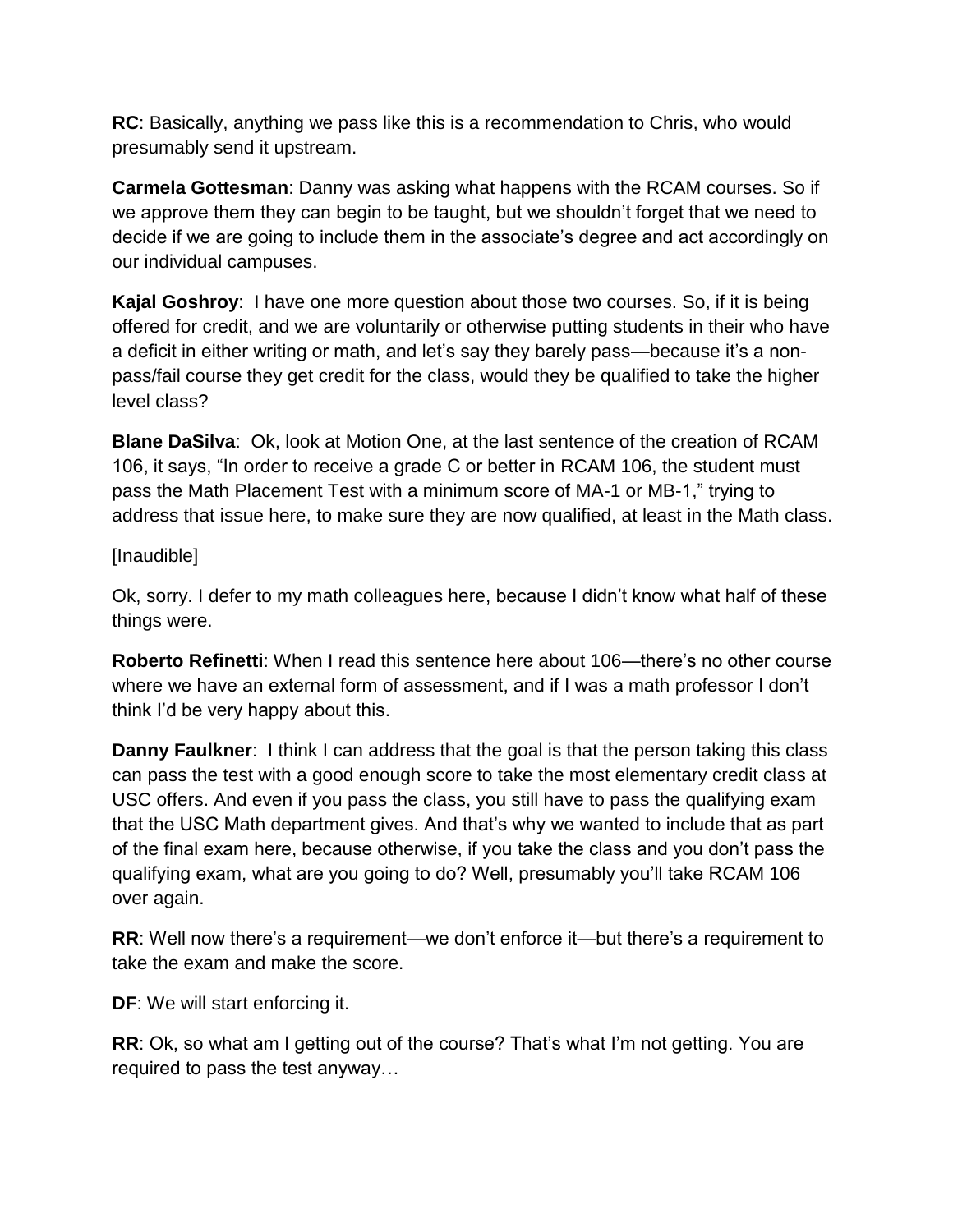**DF**: But the USC Math department says that you have to take the test anyway. The intent of the course is to get the student ready to pass the test.

**Blane DaSilva**: If they receive a D or an F in the class, doesn't that allow them to retake the class, and if they receive a C or above, they don't have the same procedures?

**DF**: If they receive an A in the class, in 106, and still can't get a high enough score on the test, you can't go on to the next level.

**Sally Boyd:** Might you consider rewording the last sentence in this, so it reads "passing this class does not substitute for a minimum score on the math placement exam"?

**DF**: I might let the math professors respond to that.

**Sarah Miller**: Excuse me, I think we've entered into some discussion, as opposed to just questions, so I'm going to rule these non-substantive, so we're going to vote on them, and we can discuss them under New Business. Executive Committee?

**Chris Nesmith**: Executive Committee met on October 28th, and discussed the committee charge. We also met during the breakout sessions today, and discussed the possibility of altering the senate agenda in the future. But we'll talk about that with the senate at a later date.

**Sarah Miller**: Committee on Libraries. Professor Maureen Anderson could not be here today, but she has not report. Curricula and Courses—Professor Castleberry?

**RC**: The committee meets on a monthly basis to consider changes to the curriculum. We have met twice since my last report to you. I usually send out an electronic copy of the agenda before each meeting. If you would like to receive a copy of this please email me and I'll add you to the list. If any of the contact people have concerns about these changes contact me and I can bring these concerns to the committee. The committee changes are merely recommendations and are not final until the faculty senate votes on them. I would point out one particular item. In October Math and Stat had, and in November Environmental Science added transfer requirements for their major. A student from one of our campuses, an HB student, would be required to meet the transfer requirements, even if they had declared the major as their "intended" major. It is my understanding our students cannot declare majors but can declare intended majors. This seemed unfair to me, and when I pointed it out at the meeting I got support from the committee to pursue it.

**SM:** Thank you. Faculty Welfare: Prof. Fernandes?

**Pearl Fernandes**: No report.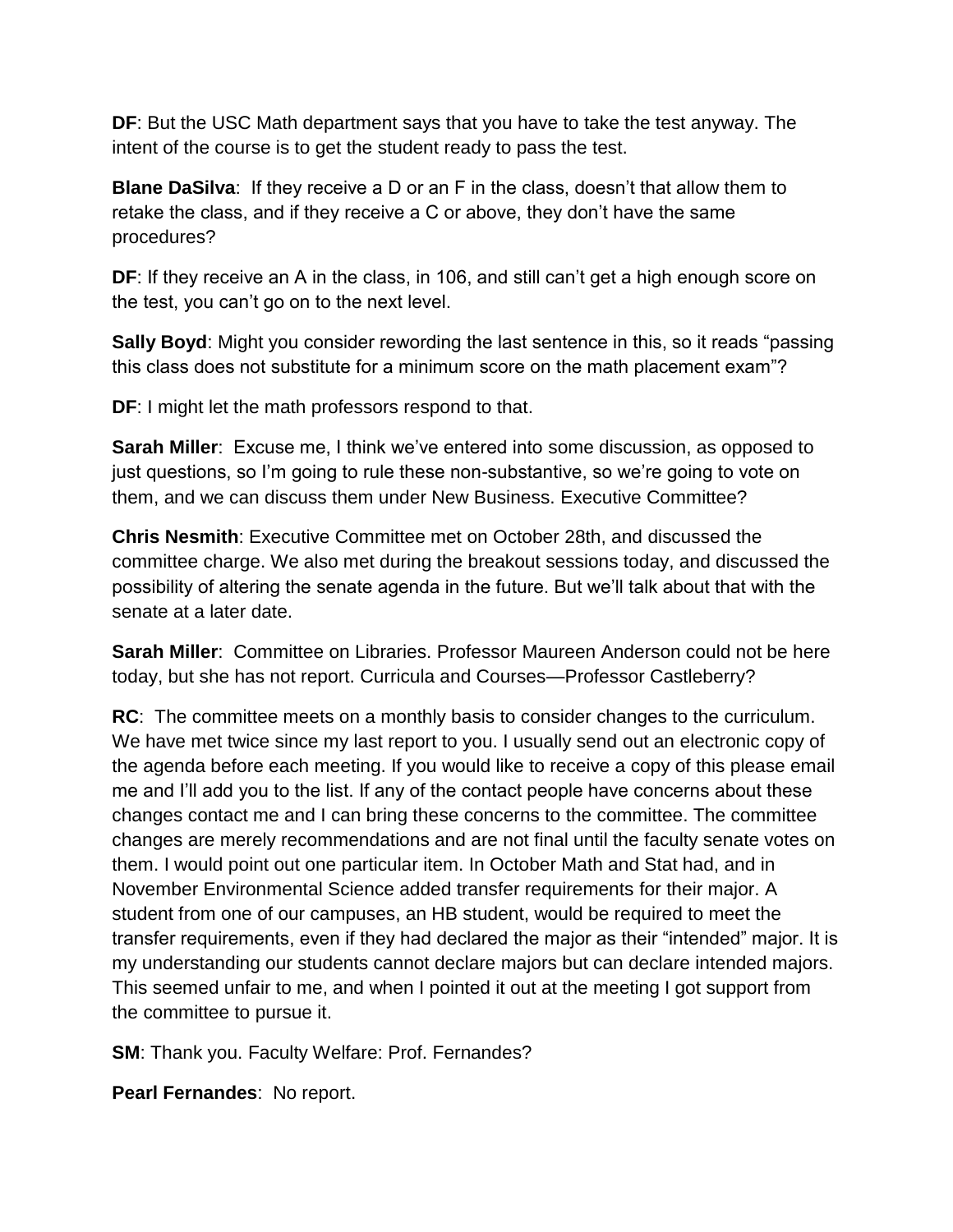**SM**: Faculty Board of Trustees Liaison Committee: That's me. As Chris reported the BOT did approve the changes that were sent up to them.

Regional Campuses Productive Scholarship Committee?

**Patrick Saucier**: No report.

**SM**: RC Provost Advisory Council met Oct. 21. Thanks to all who came. The provost is looking into hosting a meeting for all the regional campuses faculty.

Conflict of Interest committee? We'll go with no report.

Let's move on the New Business. Rights and Responsibilities.

**Danny Faulkner:** Motion number one dealt with confirming the action of the Executive Committee recently in approving or confirming the Vice Provosts descriptions of administrative offices.

**Sarah Miller**: All in favor? Opposed? [Motion passes]

**DF**: Motion two dealt with the change to manual where you have cases where you have fewer than five members from a campus on a local T&P committee. This was ruled substantive so will be voted on next time. Any questions or discussion?

Ok, going on the third motion, which was ruled non-substantive. The sheet was handed out earlier has it on there, concerning the language deleting the one paragraph in the manual and deleting the one word in the paragraph above that. Any discussion?

**Sarah Miller:** All in favor? Opposed? [Motion passes]. We have no new business coming out of Welfare, so System Affairs?

**Blane DaSilva**: We have three motions, all ruled non-substantive, and there was a friendly amendment changing "MA-1" to "MA-2," correct?

**Sarah Miller**: We also have a motion to change the last sentence of the paragraph as well.

**Sally Boyd:** I'm not a senator, so that wasn't a motion.

**Blane DaSilva**: Ok. Motion one, creation of RCAM 106, Foundations of College Algebra. "Course description: Operations on real numbers, linear equations and inequalities, quadratic equations, factoring and absolute value equations, exponential and radical expressions, graphs and functions. Additional topics may include math study skills, logarithms, exponential functions, probability, statistics, systems of equations, polynomial division, and mathematical modeling. In order to receive a grade of C or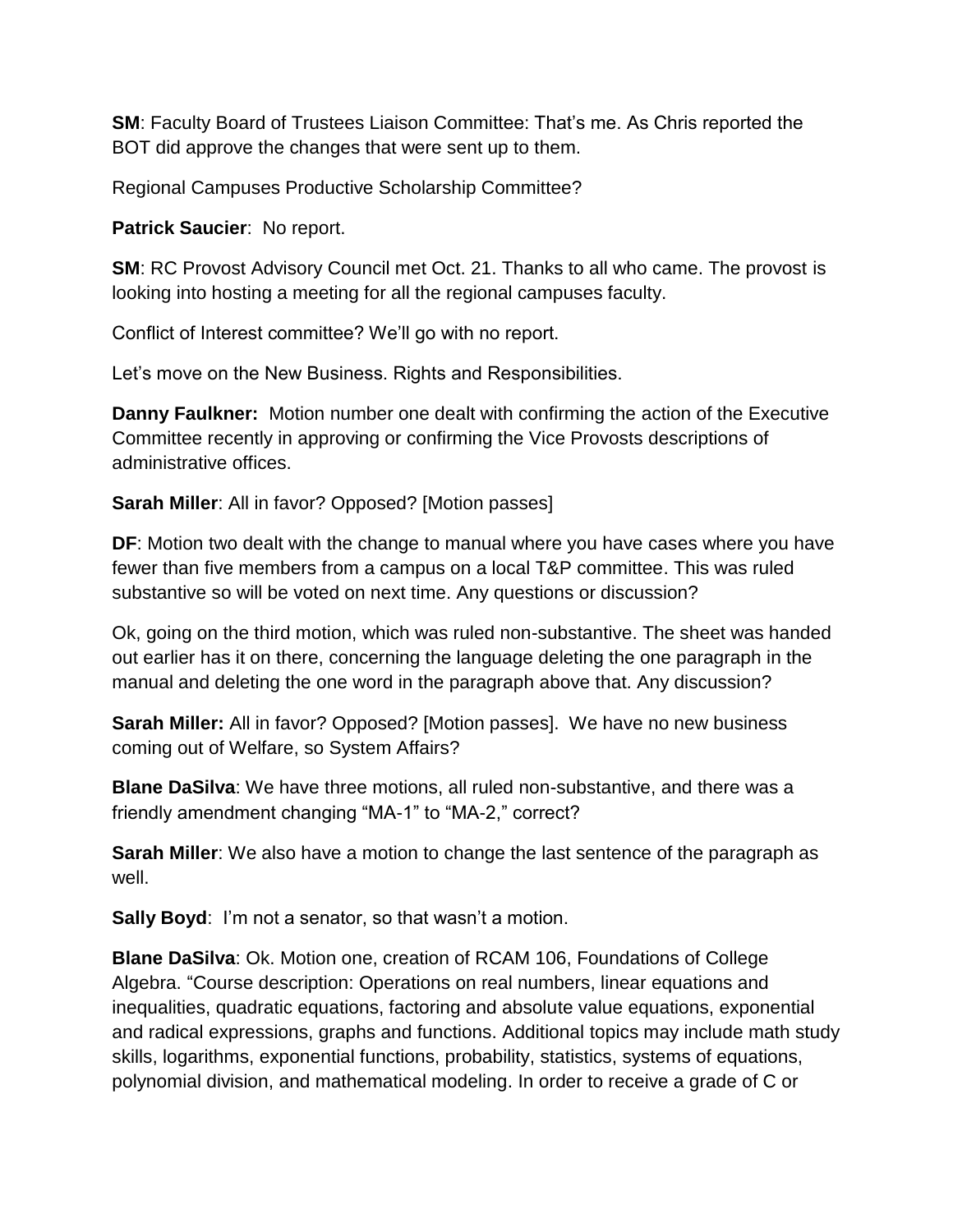better in RCAM 106 students must pass the math placement test, MPT, with a minimum score of MB-1 or MA-2."

**Sarah Miller**: Coming from committee it requires no second, do we have any discussion. All in favor? Opposed? Motion passes.

**BD**: Ok, motion two, creation of RCAM 104, Foundations of Composition. Course description: A course in writing skills with practice in composing essays, including intensive review of punctuation, grammar and mechanics."

**SM:** Coming from committee this motion requires no second. Any discussion? All in favor? Opposed? Motion passes.

**BD**: Motion three, "Reclassification of Regional HB students. Students from the regional campuses with a declared/intended major will be treated academically as if they had done all their major coursework as if on the USC campus granting the baccalaureate degree (i.e., would not be treated as a transfer student)."

**SM**: Coming from committee this motion requires no second. Any discussion?

**Lisa Hammond:** Shouldn't this be worded as a resolution?

**Robert Castleberry**: I've had to look this up recently in Robert's Rules of Order, and it says that technically there is no difference between a resolution and a motion. Resolutions tend to be wordier and use flowery phrasing.

**Patrick Saucier:** What do we hope this will actually do?

**BD:** To push this up the line. To get this resolved, Robert, you said from here this would go to…

**RC**: It is my understanding that everything we do is a recommendation. It goes to Chris and he would then choose to act on it, I would hope, which would be to talk to other powerbrokers that be.

**PS**: Should what we want to happen be part of that motion?

**RC**: I would say that certainly is an acceptable thing to do, but I would argue that by our very nature, that's implicit. Because someone will be asked about it at our next meeting anyway.

**Roberto Refinetti:** It should be "i.e." not "e.g." "E.g. is "for example."

**Blane DaSilva**: Ok, so a friendly amendment, changing it from "e.g." to "i.e."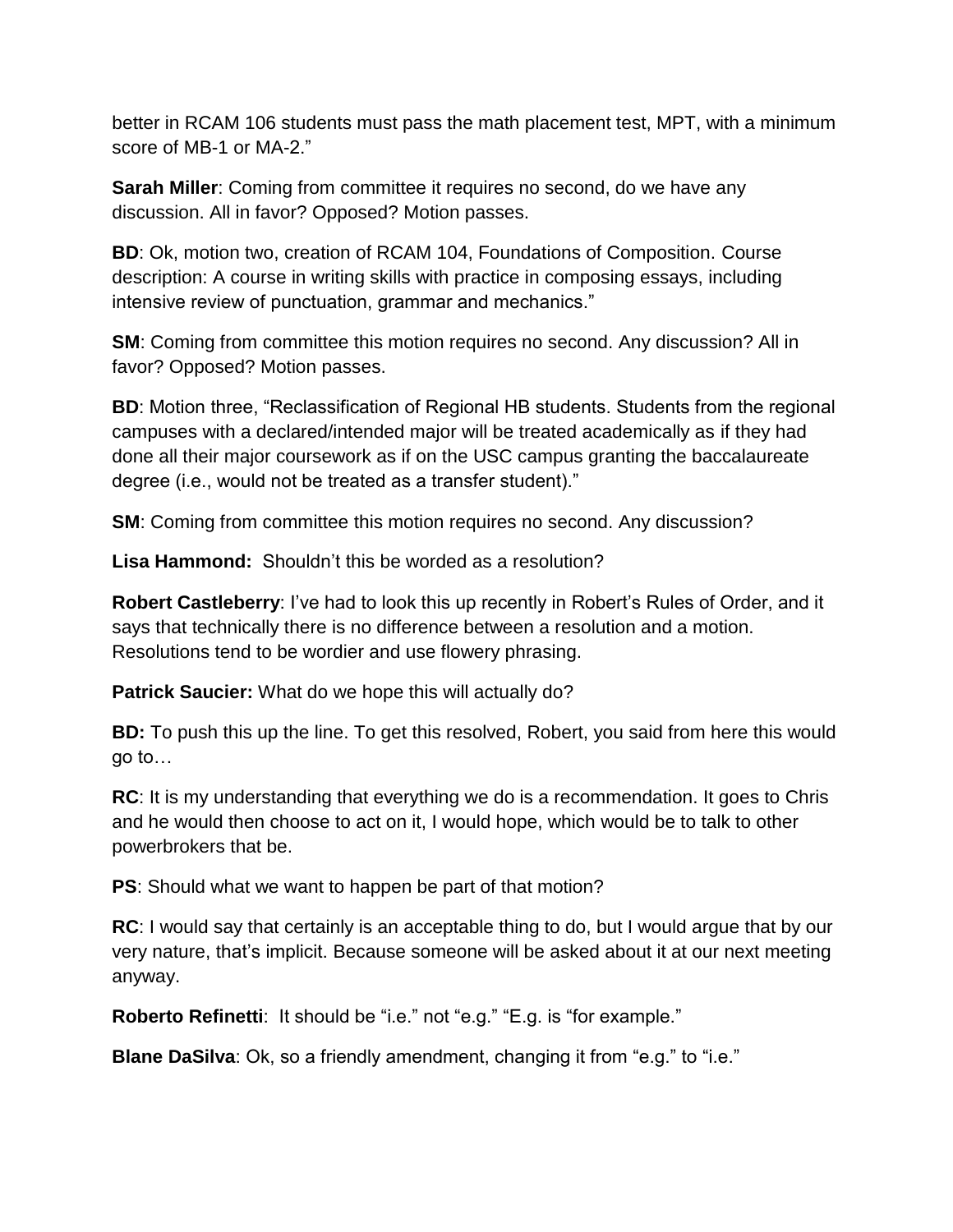**Ron Cox:** We were discussing earlier, the College of Arts and Sciences currently has a rule that half of the major coursework must be done on the Columbia campus. If I'm reading this correctly, we are insisting that they treat our students as if they had done all of their major coursework on the Columbia campus. I just wanted to point out I don't think that is going to be met very favorably.

**Robert Castleberry:** That may very well be the case. All we can do is pass our particular recommendations forward. My concern is not that particular rule, but in the case of Environmental Sciences, I don't think any of our campuses offer major courses for that degree anyway, but then a student transfers to Columbia and does a change of campus and is then treated as a transfer student. And that is my primary objective. If we can raise their consciousness about this, make them think about it, we will have met our objective.

**Sarah Miller**: Any more discussion? All in favor? Opposed? Motion passes.

**SM:** Moving on to announcements. Professor Junes.

**Leandro Junes:** We want to announce that we had another successful meeting of our Carolina Math Seminar. We had two different talks this time. Dr. Lai prepared the student who gave a presentation about a solution to a proposed problem from the journal the [inaudible] Quarterly. So this student submitted a solution to the journal. We also had presentations from professors on their research from USC Columbia, The Citadel, and the College of Charleston. We understand that our mission is teaching so we are working with the students doing research. It is worth mentioning that our students have already submitted solutions to 8 problems in this journal. Also, one of our students had a presentation accepted at an international conference in Cuba.

**SM:** Any other announcements? Seeing no other announcements, the meeting is adjourned. Have a safe trip home.

/cln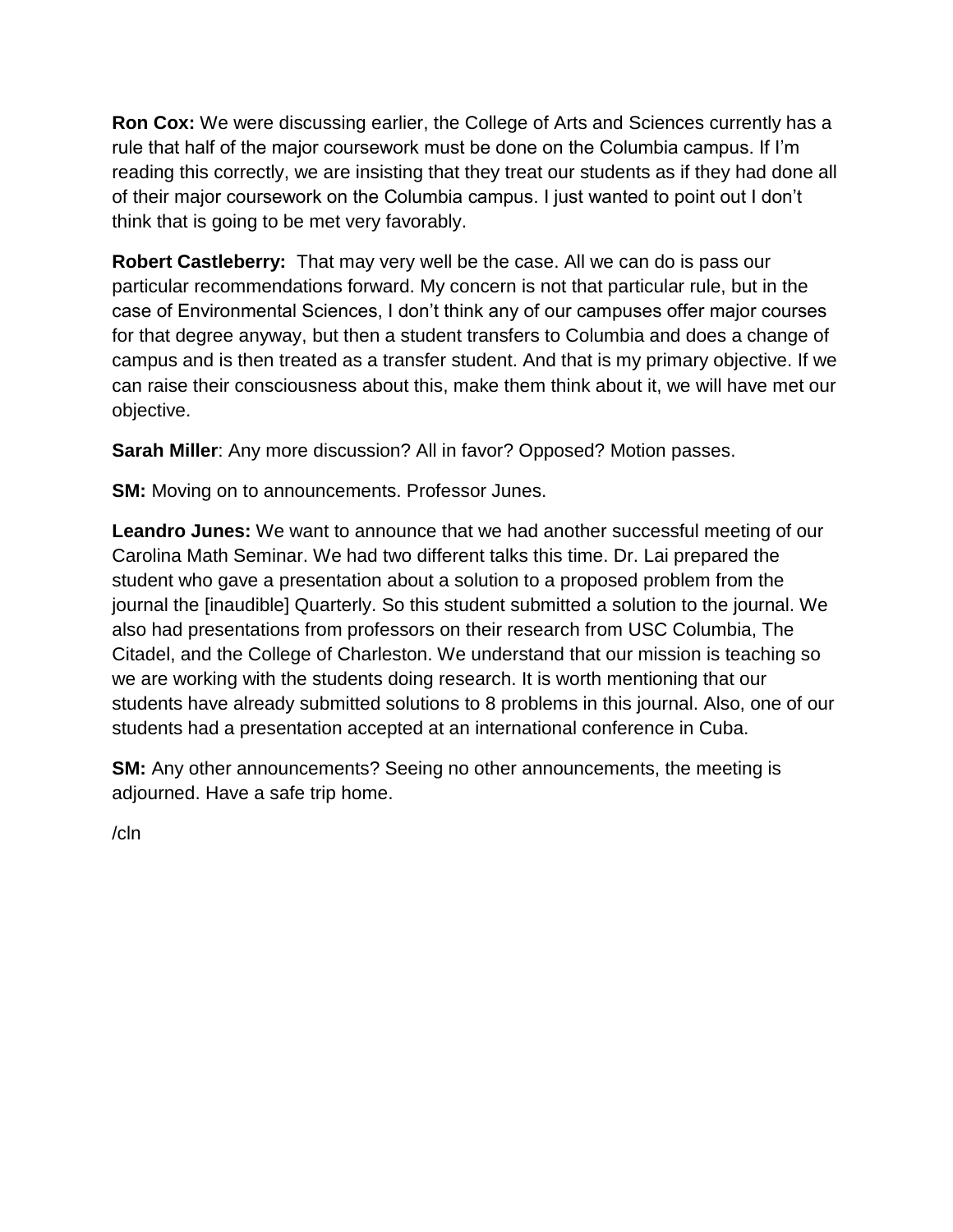**System Affairs Committee** 

#### **Motion 1: Creation of RCAM 106: Foundations of College Algebra**

Course description: Operations on real numbers, linear equations and inequalities, quadratic equations, factoring, absolute value equations, exponential and radical expressions, graphs, and functions. Additional topics may include math study skills, logarithms, exponential functions, probability, statistics, systems of equations, polynomial division, and mathematical modeling. In order to receive a grade of C or better in RCAM 106 students must pass the math placement test (MPT) with a minimum score of MB1 or MA2.

#### **Motion 2: Creation of RCAM 104: Foundations of Composition**

Course Description: A course in writing skills with practice in composing essays, including intensive review of grammar, punctuation, and mechanics.

#### **Motion 3: Reclassification of regional HB students**

HB students from the regional campuses with a declared/intended major will be treated academically as if they had done all their course work as a major on the USC campus granting a baccalaureate degree (i.e., will not be treated as a transfer student).